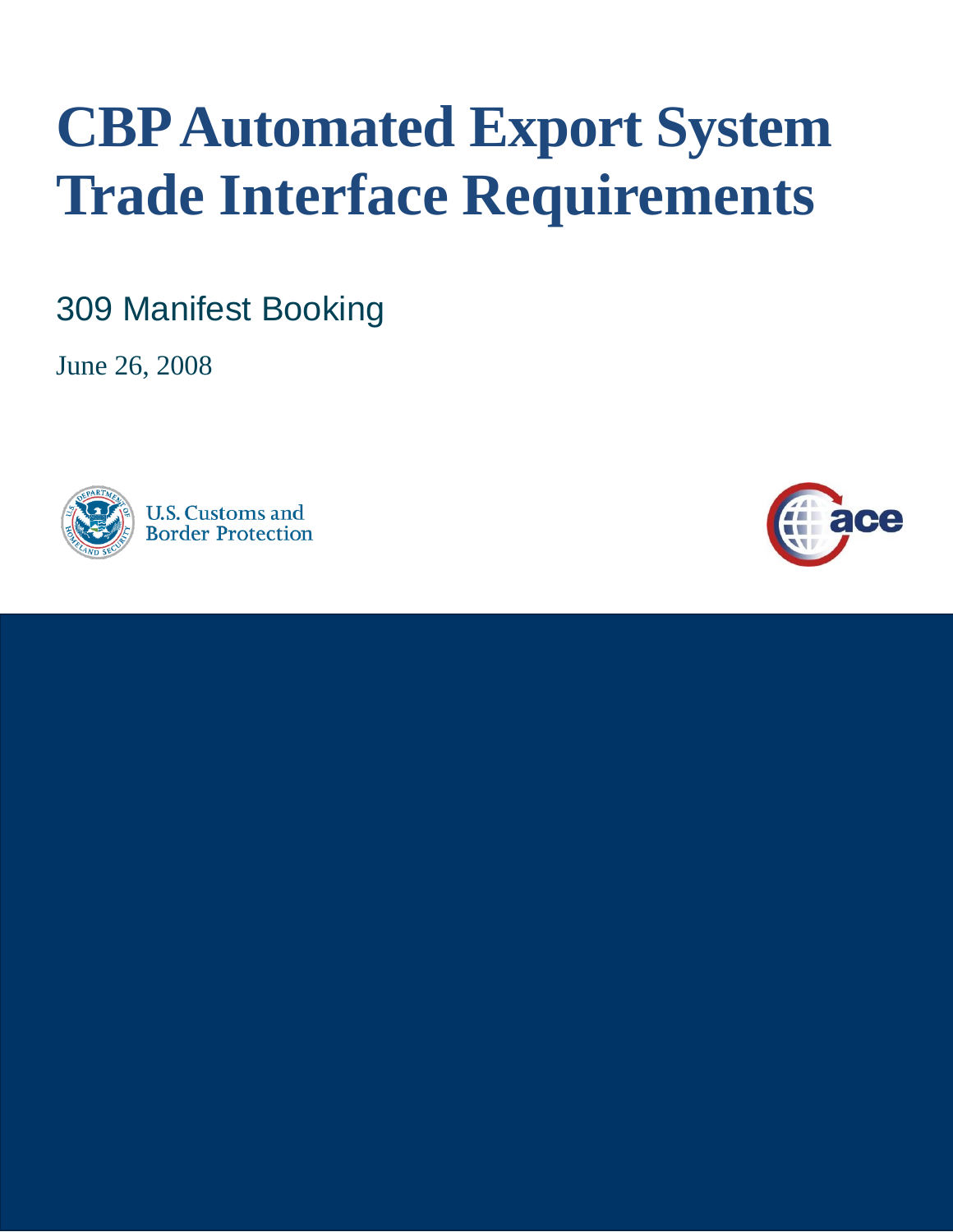## **309 Customs and Border Protection (CBP) - Manifest (Booking)**

**Functional Group ID=SO**

#### **Introduction:**

This Standard contains the format and establishes the data contents of the Customs and Border Protection (CBP) Manifest Transaction Set (309) for use within the context of an Electronic Data Interchange (EDI) environment. The transaction set can be used by carriers, terminal operators, port authorities, or service centers to provide CBP with manifest data on cargo arriving in or departing from the U.S. on ocean going vessels, railroad trains, or other types of conveyances. The transaction set can also be used by carriers to provide terminal operators, port authorities, or service centers with manifest data on cargo arriving at their facilities via the conveyances mentioned above.

#### **Notes:**

| <b>User</b>           | Pos.              | Seg.                                    |                                                  | Req.         |                | Loop          |  |
|-----------------------|-------------------|-----------------------------------------|--------------------------------------------------|--------------|----------------|---------------|--|
| <b>Attribute</b><br>М | <b>No.</b><br>001 | $\underline{\mathbf{ID}}$<br><b>ISA</b> | <b>Name</b><br><b>Interchange Control Header</b> | Des.<br>М    | Max.Use<br>1   | <b>Repeat</b> |  |
| М                     | 002               | $\mathbf{G}\mathbf{S}$                  | Functional Group Header                          | M            | $\mathbf{1}$   |               |  |
| M                     | 010               | <b>ST</b>                               | <b>Transaction Set Header</b>                    | M            | $\mathbf{1}$   |               |  |
| М                     | 020               | M10                                     | Manifest Identifying Information                 | M            | $\mathbf{1}$   |               |  |
|                       |                   |                                         | $LOOP$ ID - $P4$                                 |              |                | 20            |  |
| М                     | 040               | P <sub>4</sub>                          | U.S. Port Information                            | M            | $\mathbf{1}$   |               |  |
|                       |                   |                                         | $LOOP$ ID - $LX$                                 |              |                | 9999          |  |
| М                     | 060               | LX                                      | <b>Assigned Number</b>                           | M            | $\mathbf{1}$   |               |  |
|                       | 070               | M13                                     | <b>Manifest Amendment Details</b>                | $\mathbf O$  | $\mathbf{1}$   |               |  |
| M/U                   | 080               | M11                                     | Manifest Bill of Lading Details                  | $\Omega$     | $\mathbf{1}$   |               |  |
| M/U                   | 085               | N <sub>9</sub>                          | Reference Identification                         | $\mathbf O$  | 999            |               |  |
|                       |                   |                                         | <b>LOOP ID - N1</b>                              |              |                | 5             |  |
| M                     | 100               | N1                                      | Name                                             | M            | $\mathbf{1}$   |               |  |
|                       | 110               | N <sub>3</sub>                          | Address Information                              | $\Omega$     | $\overline{c}$ |               |  |
|                       | 120               | N <sub>4</sub>                          | Geographic Location                              | $\circ$      | $\mathbf{1}$   |               |  |
| Not Used              | 123               | <b>DTM</b>                              | Date/Time Reference                              | $\Omega$     | $\mathbf{1}$   |               |  |
|                       | 125               | <b>PER</b>                              | <b>Administrative Communications Contact</b>     | $\mathbf{O}$ | 1              |               |  |
|                       |                   |                                         | LOOP ID - M12                                    |              |                | $\mathbf{1}$  |  |
| Not Used              | 130               | M12                                     | In-bond Identifying Information                  | $\mathbf O$  | $\mathbf{1}$   |               |  |
| Not Used              | 135               | P <sub>5</sub>                          | Port Information                                 | $\mathbf 0$  | 5              |               |  |
|                       |                   |                                         | <b>LOOP ID - VID</b>                             |              |                | 999           |  |
| M/U                   | 150               | <b>VID</b>                              | Conveyance Identification                        | $\Omega$     | $\mathbf{1}$   |               |  |
|                       | 155               | $\rm VC$                                | Motor Vehicle Control                            | $\mathbf O$  | $21\,$         |               |  |
|                       |                   |                                         | $LOOP$ ID - $N10$                                |              |                | 999           |  |
|                       | 160               | N10                                     | Quantity and Description                         | $\Omega$     | $\mathbf{1}$   |               |  |
|                       |                   |                                         | LOOP ID - H1                                     |              |                | 10            |  |
| Not Used              | 165               | H1                                      | Hazardous Material                               | $\Omega$     | $\mathbf{1}$   |               |  |
| Not Used              | 166               | H2                                      | Additional Hazardous Material Description        | ${\rm O}$    | 99             |               |  |
| M                     | 200               | <b>SE</b>                               | <b>Transaction Set Trailer</b>                   | M            | $\mathbf{1}$   |               |  |
| М                     | 210               | <b>GE</b>                               | Functional Group Trailer                         | M            | $\mathbf{1}$   |               |  |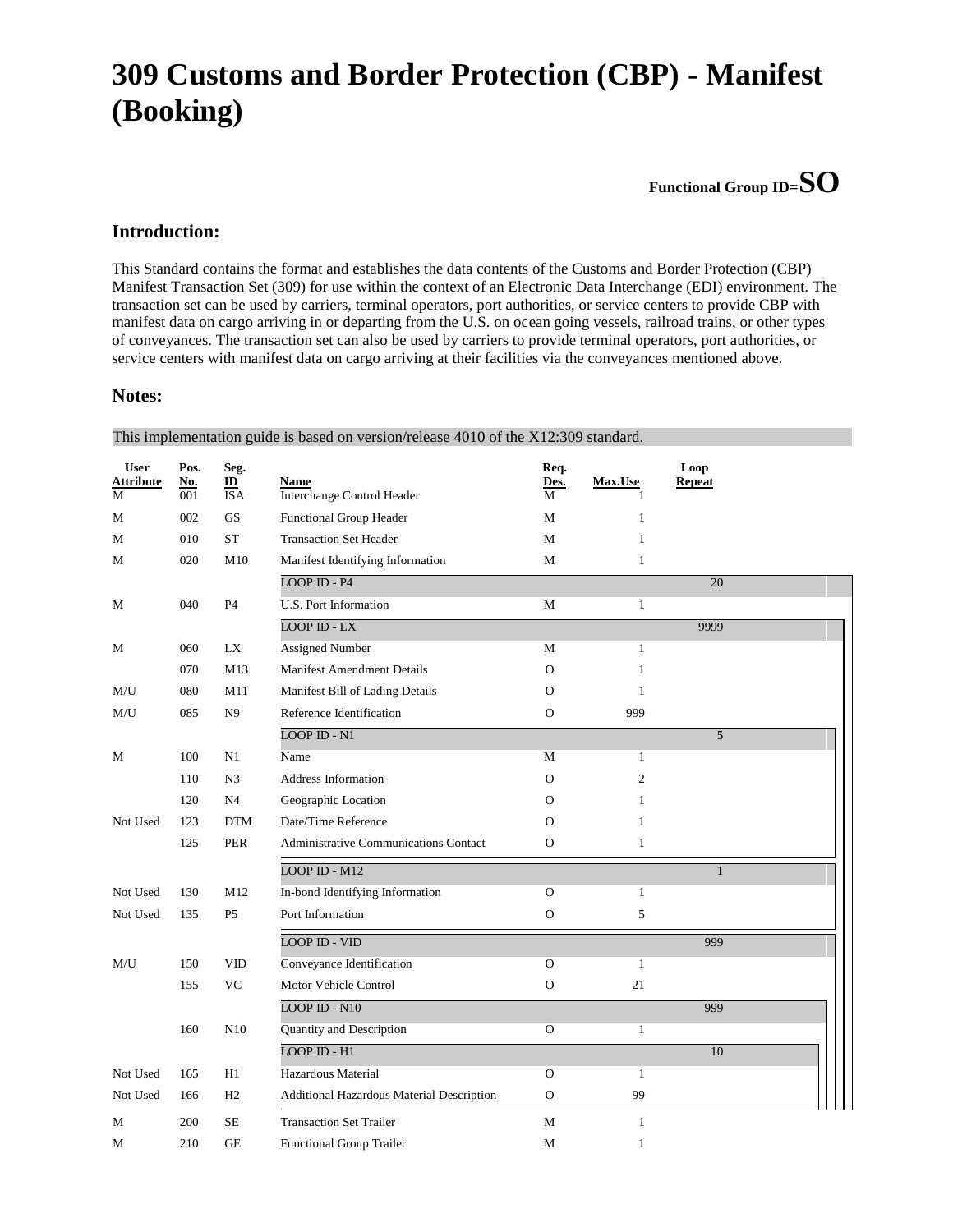| M |  | 220 IEA Interchange Control Trailer |  |
|---|--|-------------------------------------|--|
|   |  |                                     |  |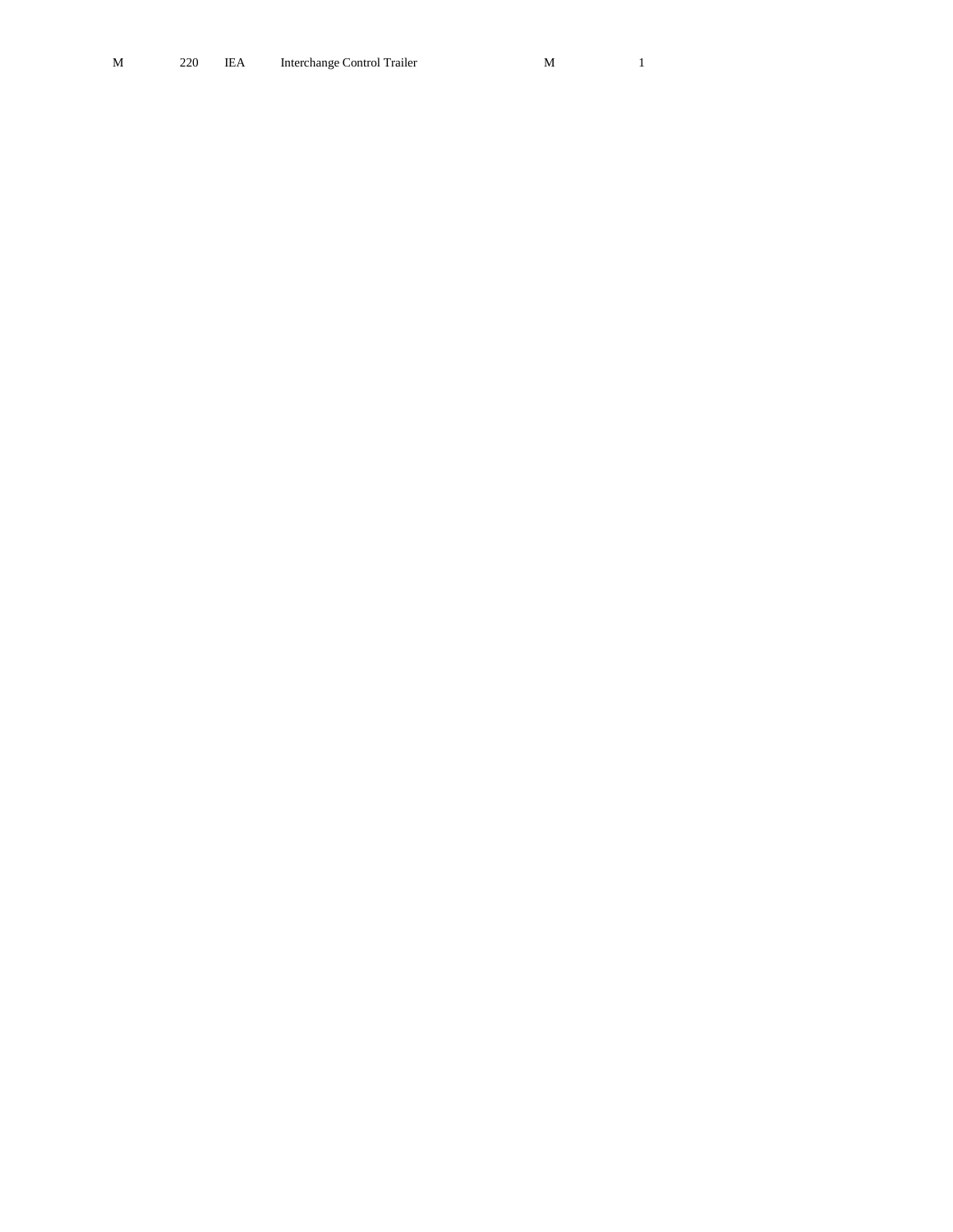## **Segment: ISA Interchange Control Header**

| <b>Position:</b> | 001                                                                                                                 |
|------------------|---------------------------------------------------------------------------------------------------------------------|
| Loop:            |                                                                                                                     |
| Level:           |                                                                                                                     |
| Usage:           | Mandatory                                                                                                           |
| <b>Max Use:</b>  |                                                                                                                     |
| <b>Purpose:</b>  | To start and identify an interchange of zero or more functional groups and interchange-<br>related control segments |
|                  |                                                                                                                     |

| <b>User</b>      | Ref.         | Data           |                                                                                                                                                                                                                                    |   |                   |
|------------------|--------------|----------------|------------------------------------------------------------------------------------------------------------------------------------------------------------------------------------------------------------------------------------|---|-------------------|
| <b>Attribute</b> | Des.         | <b>Element</b> | <b>Name</b>                                                                                                                                                                                                                        |   | <b>Attributes</b> |
| M                | <b>ISA01</b> | <b>I01</b>     | <b>Authorization Information Qualifier</b>                                                                                                                                                                                         | M | ID $2/2$          |
|                  |              |                | Code to identify the type of information in the Authorization Information                                                                                                                                                          |   |                   |
|                  |              |                | $00\,$<br>No Authorization Information Present (No Meaningful<br>Information in I02)                                                                                                                                               |   |                   |
| M                | <b>ISA02</b> | <b>I02</b>     | <b>Authorization Information</b>                                                                                                                                                                                                   | M | AN $10/10$        |
|                  |              |                | Information used for additional identification or authorization of the<br>interchange sender or the data in the interchange; the type of information is set<br>by the Authorization Information Qualifier (I01)<br>Provide spaces. |   |                   |
| M                | <b>ISA03</b> | <b>I03</b>     | <b>Security Information Qualifier</b>                                                                                                                                                                                              | M | ID $2/2$          |
|                  |              |                | Code to identify the type of information in the Security Information                                                                                                                                                               |   |                   |
|                  |              |                | 01<br>Password                                                                                                                                                                                                                     |   |                   |
| M                | <b>ISA04</b> | <b>I04</b>     | <b>Security Information</b>                                                                                                                                                                                                        |   | M AN 10/10        |
|                  |              |                | This is used for identifying the security information about the interchange<br>sender or the data in the interchange; the type of information is set by the<br>Security Information Qualifier (I03)<br><b>PASSWORD</b>             |   |                   |
|                  |              |                | A code representing the password agreed upon between the Customs and<br>Border Protection (CBP) and the participant.<br>Equivalent AESTIR Proprietary Element: ACR - Password.                                                     |   |                   |
| M                | <b>ISA05</b> | <b>I05</b>     | <b>Interchange ID Qualifier</b>                                                                                                                                                                                                    | M | ID $2/2$          |
|                  |              |                | Qualifier to designate the system/method of code structure used to designate<br>the sender or receiver ID element being qualified<br>02<br>SCAC (Standard Carrier Alpha Code)                                                      |   |                   |
| M                | <b>ISA06</b> | <b>I06</b>     | <b>Interchange Sender ID</b>                                                                                                                                                                                                       |   | M AN 15/15        |
|                  |              |                | Identification code published by the sender for other parties to use as the<br>receiver ID to route data to them; the sender always codes this value in the<br>sender ID element                                                   |   |                   |
|                  |              |                | <b>USER CODE</b>                                                                                                                                                                                                                   |   |                   |
|                  |              |                | The SCAC code representing the transmitter ID as a carrier or service center.                                                                                                                                                      |   |                   |
|                  |              |                | Equivalent AESTIR Proprietary Element: ACR - User Code, ZCR - User<br>Code.                                                                                                                                                        |   |                   |
| M                | <b>ISA07</b> | <b>I05</b>     | <b>Interchange ID Qualifier</b>                                                                                                                                                                                                    |   | $M$ ID $2/2$      |
|                  |              |                | Qualifier to designate the system/method of code structure used to designate<br>the sender or receiver ID element being qualified                                                                                                  |   |                   |
|                  |              |                | Customs and Border Protection (CBP).                                                                                                                                                                                               |   |                   |
|                  |              |                | ZZ<br>Mutually Defined                                                                                                                                                                                                             |   |                   |
| M                | <b>ISA08</b> | <b>I07</b>     | <b>Interchange Receiver ID</b>                                                                                                                                                                                                     | M | AN 15/15          |
|                  |              |                | Identification code published by the receiver of the data; When sending, it is<br>used by the sender as their sending ID, thus other parties sending to them will<br>use this as a receiving ID to route data to them              |   |                   |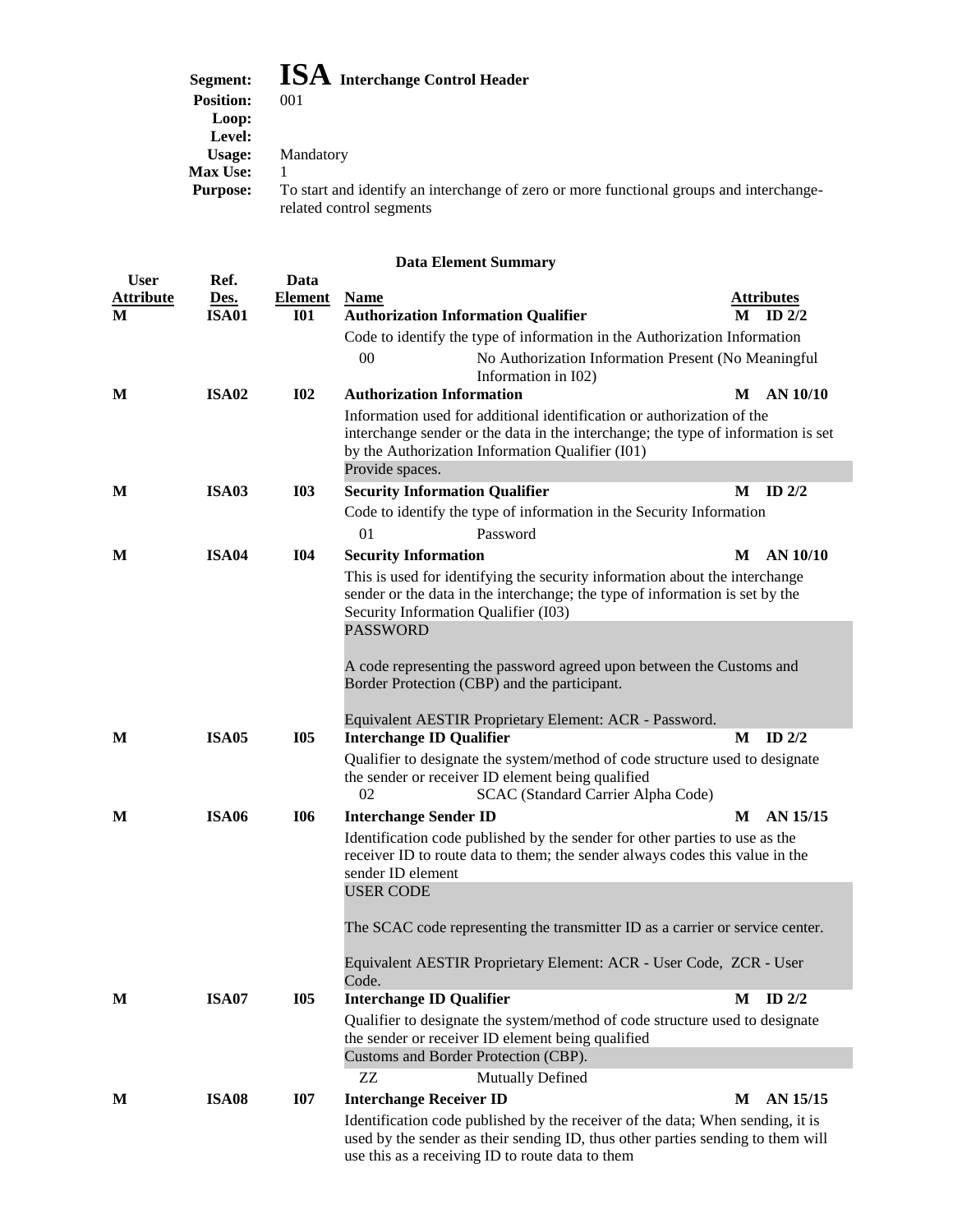|                 |              |            | Provide "USCSAES" for receiver's id.                                                                                                                                                                                                                                                                          |          |                   |
|-----------------|--------------|------------|---------------------------------------------------------------------------------------------------------------------------------------------------------------------------------------------------------------------------------------------------------------------------------------------------------------|----------|-------------------|
| M               | <b>ISA09</b> | <b>I08</b> | <b>Interchange Date</b>                                                                                                                                                                                                                                                                                       |          | $M$ DT $6/6$      |
|                 |              |            | Date of the interchange                                                                                                                                                                                                                                                                                       |          |                   |
|                 |              |            | <b>TRANSMISSION DATE</b>                                                                                                                                                                                                                                                                                      |          |                   |
|                 |              |            | A date in YYMMDD (year, month, day) format representing the date of<br>processing.                                                                                                                                                                                                                            |          |                   |
|                 |              |            | Equivalent AESTIR Proprietary Element: ACR - Date.                                                                                                                                                                                                                                                            |          |                   |
| M               | <b>ISA10</b> | <b>I09</b> | <b>Interchange Time</b>                                                                                                                                                                                                                                                                                       | M        | TM 4/4            |
|                 |              |            | Time of the interchange                                                                                                                                                                                                                                                                                       |          |                   |
|                 |              |            | <b>TRANSMISSION TIME</b>                                                                                                                                                                                                                                                                                      |          |                   |
|                 |              |            | Provide transmission time.                                                                                                                                                                                                                                                                                    |          |                   |
|                 |              |            | Equivalent AESTIR Proprietary Element: ACR - Time.                                                                                                                                                                                                                                                            |          |                   |
|                 | <b>ISA11</b> | <b>I10</b> | <b>Interchange Control Standards Identifier</b>                                                                                                                                                                                                                                                               | O        | ID $1/1$          |
|                 |              |            | Code to identify the agency responsible for the control standard used by the                                                                                                                                                                                                                                  |          |                   |
|                 |              |            | message that is enclosed by the interchange header and trailer                                                                                                                                                                                                                                                |          |                   |
| M               | <b>ISA12</b> | I11        | <b>Interchange Control Version Number</b>                                                                                                                                                                                                                                                                     |          | $M$ ID 5/5        |
|                 |              |            | This version number covers the interchange control segments                                                                                                                                                                                                                                                   |          |                   |
|                 |              |            | Provide the version control number.                                                                                                                                                                                                                                                                           |          |                   |
| М               | <b>ISA13</b> | <b>I12</b> | <b>Interchange Control Number</b>                                                                                                                                                                                                                                                                             | M        | $N0$ 9/9          |
|                 |              |            | A control number assigned by the interchange sender                                                                                                                                                                                                                                                           |          |                   |
|                 |              |            | <b>BATCH NUMBER</b>                                                                                                                                                                                                                                                                                           |          |                   |
|                 |              |            | A Customs and Border Protection (CBP) generated code used in conjunction<br>with the date of transmission to uniquely identify a user transmission.                                                                                                                                                           |          |                   |
|                 |              |            | Equivalent AESTIR Proprietary Element: ACR - Batch Number.                                                                                                                                                                                                                                                    |          |                   |
| <b>Not Used</b> | <b>ISA14</b> | <b>I13</b> | <b>Acknowledgment Requested</b>                                                                                                                                                                                                                                                                               | $\Omega$ | $ID$ 1/1          |
|                 |              |            | Code sent by the sender to request an interchange acknowledgment (TA1)                                                                                                                                                                                                                                        |          |                   |
| <b>Not Used</b> | <b>ISA15</b> | <b>I14</b> | <b>Usage Indicator</b>                                                                                                                                                                                                                                                                                        | $\Omega$ | ID <sub>1/1</sub> |
|                 |              |            | Code to indicate whether data enclosed by this interchange envelope is test,<br>production or information                                                                                                                                                                                                     |          |                   |
| M               | <b>ISA16</b> | <b>I15</b> | <b>Component Element Separator</b>                                                                                                                                                                                                                                                                            |          | $M$ AN $1/1$      |
|                 |              |            | Type is not applicable; the component element separator is a delimiter and not<br>a data element; this field provides the delimiter used to separate component<br>data elements within a composite data structure; this value must be different<br>than the data element separator and the segment terminator |          |                   |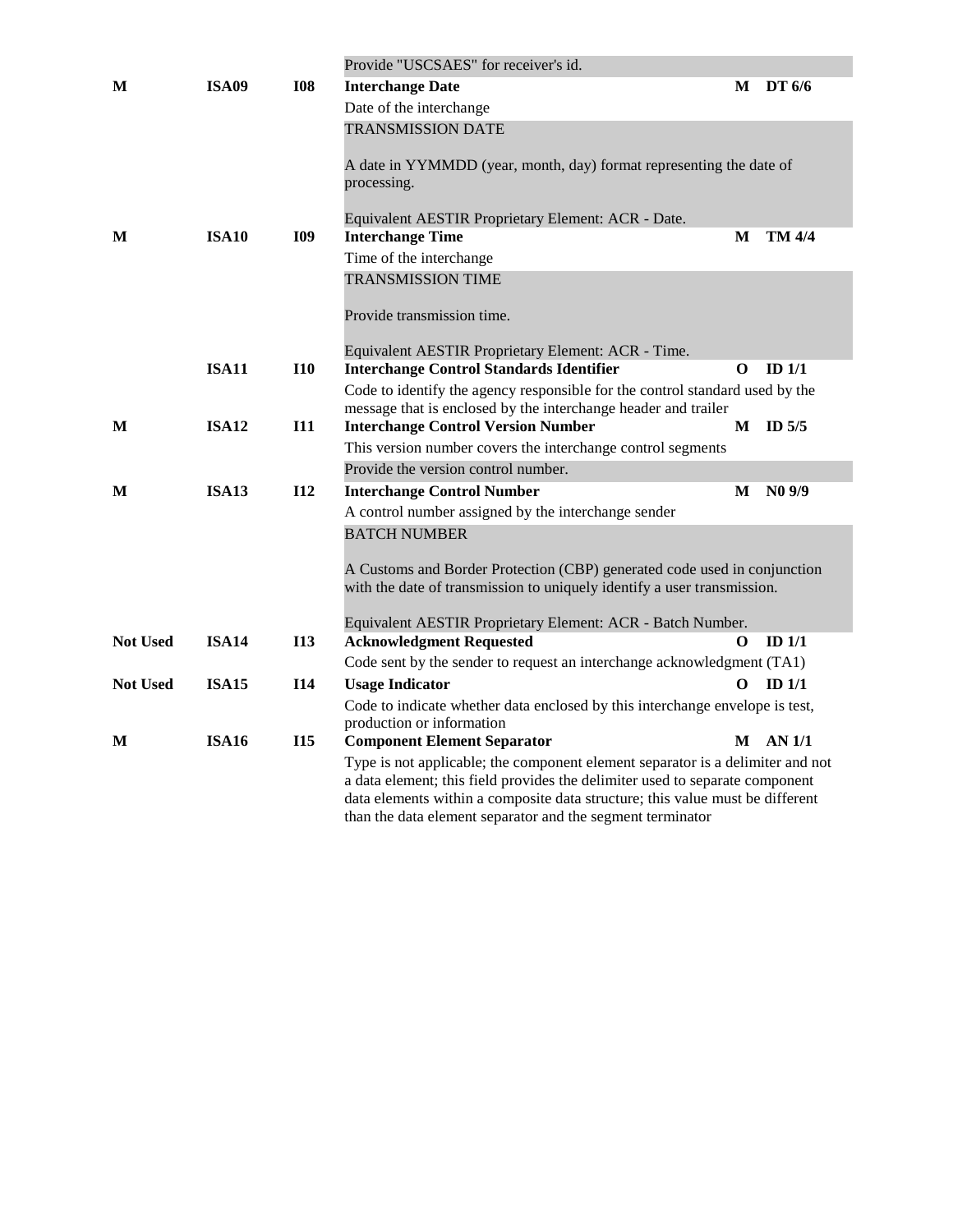**Segment: GS Functional Group Header** 

| segment:         | <b>UD</b> Functional Group Header                                                  |
|------------------|------------------------------------------------------------------------------------|
| <b>Position:</b> | 002                                                                                |
| Loop:            |                                                                                    |
| Level:           |                                                                                    |
| Usage:           | Mandatory                                                                          |
| <b>Max Use:</b>  |                                                                                    |
| <b>Purpose:</b>  | To indicate the beginning of a functional group and to provide control information |
|                  |                                                                                    |

| <b>User</b>           | Ref.                | Data                  |                                                                                                                                                                                                                                                                                                                                                            |   |                               |
|-----------------------|---------------------|-----------------------|------------------------------------------------------------------------------------------------------------------------------------------------------------------------------------------------------------------------------------------------------------------------------------------------------------------------------------------------------------|---|-------------------------------|
| <b>Attribute</b><br>М | Des.<br><b>GS01</b> | <b>Element</b><br>479 | <b>Name</b><br><b>Functional Identifier Code</b>                                                                                                                                                                                                                                                                                                           | M | <b>Attributes</b><br>ID $2/2$ |
|                       |                     |                       | Code identifying a group of application related transaction sets                                                                                                                                                                                                                                                                                           |   |                               |
|                       |                     |                       | <b>RO</b><br>Ocean Booking Information (300, 301, 303)                                                                                                                                                                                                                                                                                                     |   |                               |
| M                     | <b>GS02</b>         | 142                   | <b>Application Sender's Code</b>                                                                                                                                                                                                                                                                                                                           | M | AN 2/15                       |
|                       |                     |                       | Code identifying party sending transmission; codes agreed to by trading                                                                                                                                                                                                                                                                                    |   |                               |
|                       |                     |                       | partners                                                                                                                                                                                                                                                                                                                                                   |   |                               |
|                       |                     |                       | Provide SCAC code identifying party sending transmission.                                                                                                                                                                                                                                                                                                  |   |                               |
| M                     | <b>GS03</b>         | 124                   | <b>Application Receiver's Code</b>                                                                                                                                                                                                                                                                                                                         | M | AN $2/15$                     |
|                       |                     |                       | Code identifying party receiving transmission; codes agreed to by trading<br>partners                                                                                                                                                                                                                                                                      |   |                               |
|                       |                     |                       | Provide "USCSAES".                                                                                                                                                                                                                                                                                                                                         |   |                               |
| M                     | <b>GS04</b>         | 373                   | Date                                                                                                                                                                                                                                                                                                                                                       | M | <b>DT 8/8</b>                 |
|                       |                     |                       | Date expressed as CCYYMMDD                                                                                                                                                                                                                                                                                                                                 |   |                               |
|                       |                     |                       | Provide date "YYYYMMDD" of transmission.                                                                                                                                                                                                                                                                                                                   |   |                               |
| M                     | <b>GS05</b>         | 337                   | <b>Time</b>                                                                                                                                                                                                                                                                                                                                                | M | TM 4/8                        |
|                       |                     |                       | Time expressed in 24-hour clock time as follows: HHMM, or HHMMSS, or<br>HHMMSSD, or HHMMSSDD, where $H =$ hours (00-23), $M =$ minutes (00-<br>59), $S =$ integer seconds (00-59) and $DD =$ decimal seconds; decimal seconds<br>are expressed as follows: $D = \text{tenths} (0-9)$ and $DD = \text{hundredths} (00-99)$<br>Provide time of transmission. |   |                               |
| M                     | <b>GS06</b>         | 28                    | <b>Group Control Number</b>                                                                                                                                                                                                                                                                                                                                | M | N01/9                         |
|                       |                     |                       | Assigned number originated and maintained by the sender                                                                                                                                                                                                                                                                                                    |   |                               |
|                       |                     |                       | Provide group number for batch default "000000001".                                                                                                                                                                                                                                                                                                        |   |                               |
| М                     | <b>GS07</b>         | 455                   | <b>Responsible Agency Code</b>                                                                                                                                                                                                                                                                                                                             |   | $M$ ID $1/2$                  |
|                       |                     |                       | Code used in conjunction with Data Element 480 to identify the issuer of the<br>standard<br>X<br>Accredited Standards Committee X12                                                                                                                                                                                                                        |   |                               |
| M                     | <b>GS08</b>         | 480                   | Version / Release / Industry Identifier Code                                                                                                                                                                                                                                                                                                               | M | AN 1/12                       |
|                       |                     |                       | Code indicating the version, release, sub release, and industry identifier of the                                                                                                                                                                                                                                                                          |   |                               |
|                       |                     |                       | EDI standard being used, including the GS and GE segments; if code in DE455                                                                                                                                                                                                                                                                                |   |                               |
|                       |                     |                       | in GS segment is $X$ , then in DE 480 positions 1-3 are the version number;                                                                                                                                                                                                                                                                                |   |                               |
|                       |                     |                       | positions 4-6 are the release and sub release, level of the version; and positions                                                                                                                                                                                                                                                                         |   |                               |
|                       |                     |                       | 7-12 are the industry or trade association identifiers (optionally assigned by                                                                                                                                                                                                                                                                             |   |                               |
|                       |                     |                       | user); if code in DE455 in GS segment is T, then other formats are allowed<br>Draft Standards Approved for Publication by ASC X12<br>004010                                                                                                                                                                                                                |   |                               |
|                       |                     |                       | Procedures Review Board through October 1997                                                                                                                                                                                                                                                                                                               |   |                               |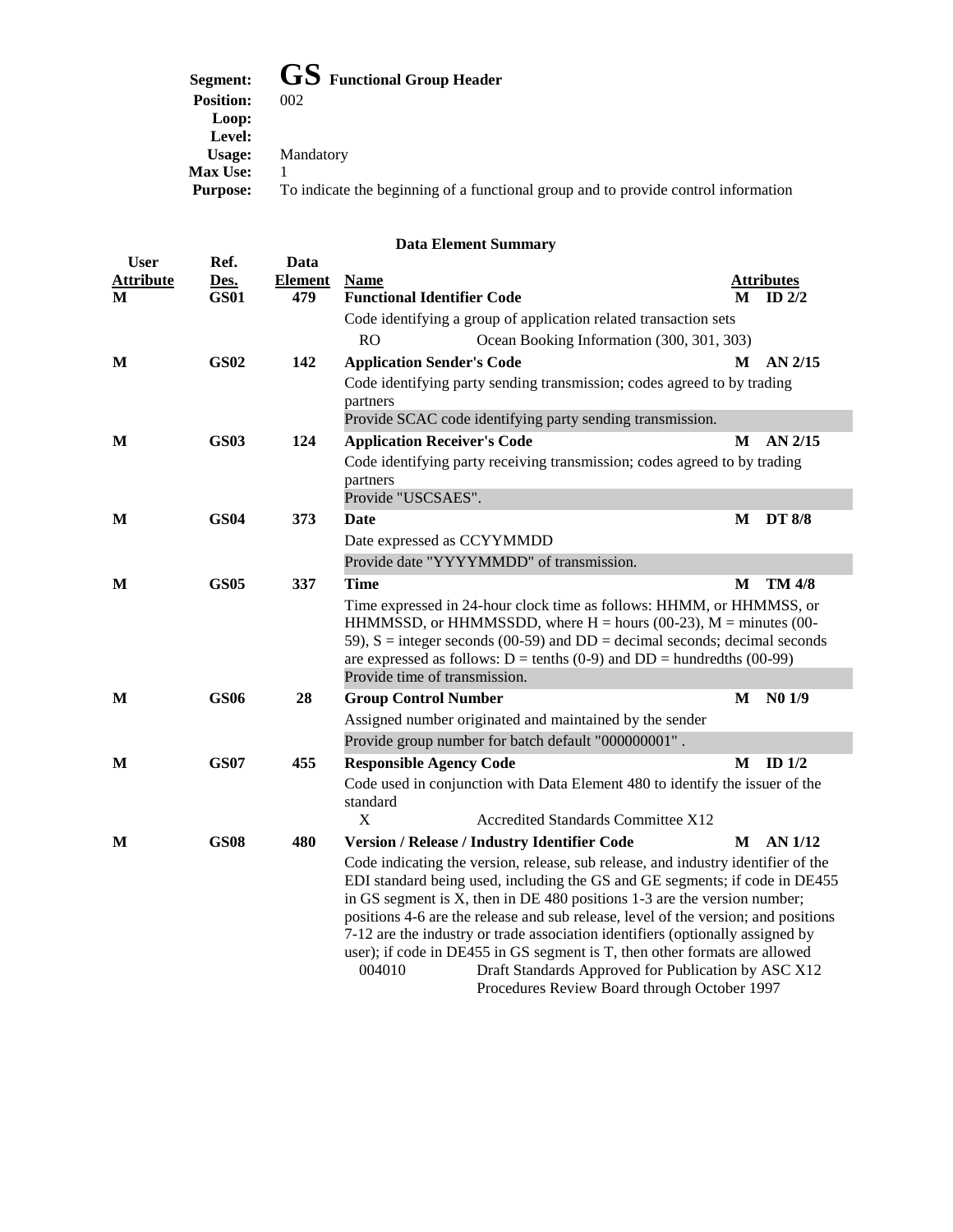| Segment: $ST$ Transaction Set Header                                      |
|---------------------------------------------------------------------------|
| 010                                                                       |
|                                                                           |
|                                                                           |
| Mandatory                                                                 |
|                                                                           |
| To indicate the start of a transaction set and to assign a control number |
|                                                                           |

|                  |                  |         | Duva Envincin Duminian                                                                                                                         |   |                   |
|------------------|------------------|---------|------------------------------------------------------------------------------------------------------------------------------------------------|---|-------------------|
| <b>User</b>      | Ref.             | Data    |                                                                                                                                                |   |                   |
| <b>Attribute</b> | Des.             | Element | <b>Name</b>                                                                                                                                    |   | <b>Attributes</b> |
| M                | ST <sub>01</sub> | 143     | <b>Transaction Set Identifier Code</b>                                                                                                         | М | ID $3/3$          |
|                  |                  |         | Code uniquely identifying a Transaction Set                                                                                                    |   |                   |
| M                | <b>ST02</b>      | 329     | <b>Transaction Set Control Number</b>                                                                                                          | М | AN 4/9            |
|                  |                  |         | Identifying control number that must be unique within the transaction set<br>functional group assigned by the originator for a transaction set |   |                   |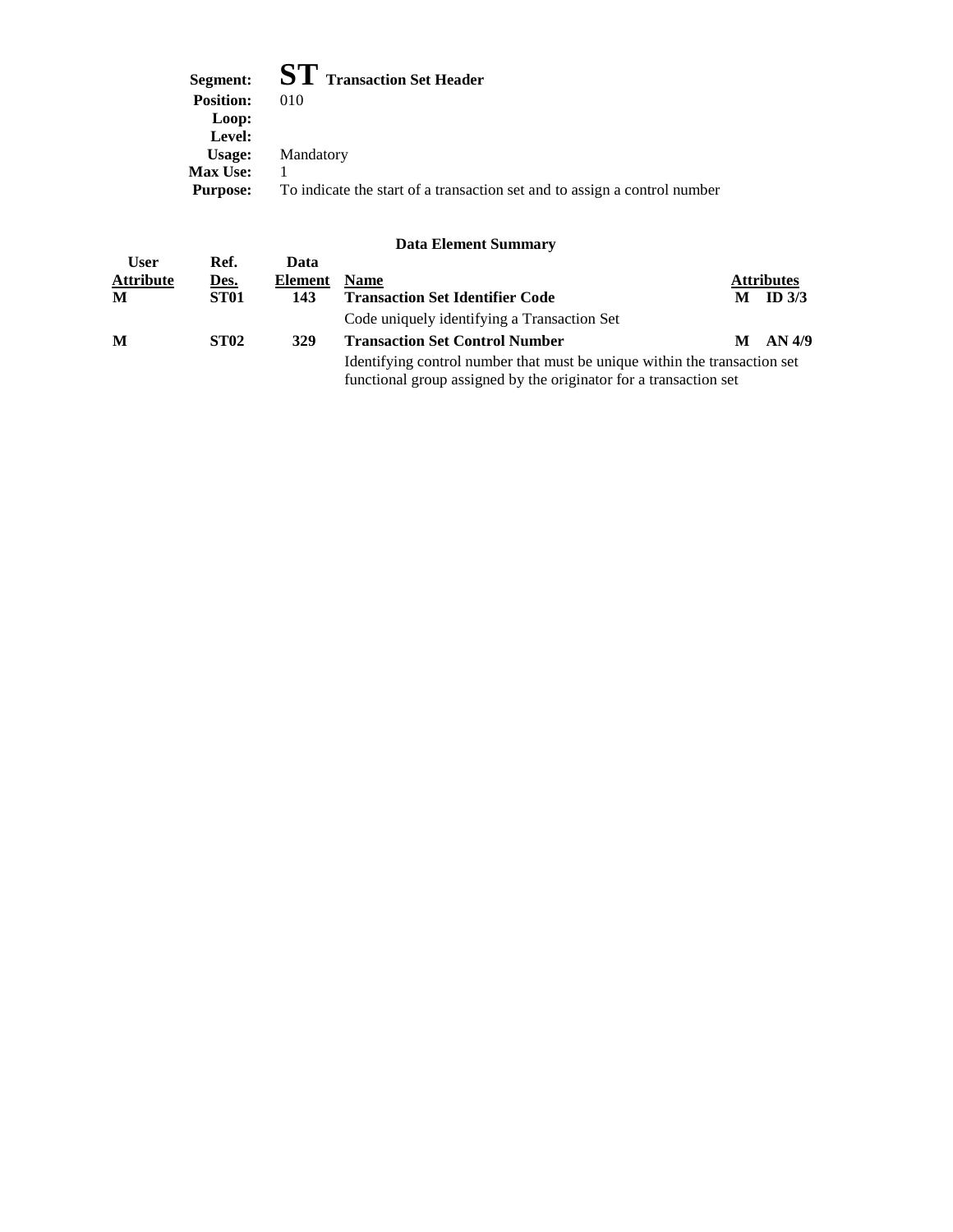| Segment:         | M10 Manifest Identifying Information         |
|------------------|----------------------------------------------|
| <b>Position:</b> | 020                                          |
| Loop:            |                                              |
| Level:           |                                              |
| Usage:           | Mandatory                                    |
| <b>Max Use:</b>  |                                              |
| <b>Purpose:</b>  | To transmit manifest identifying information |

| <b>User</b>           | Ref.                 | Data                  |                                                                                                                                                             |   |                               |
|-----------------------|----------------------|-----------------------|-------------------------------------------------------------------------------------------------------------------------------------------------------------|---|-------------------------------|
| <b>Attribute</b><br>M | Des.<br><b>M1001</b> | <b>Element</b><br>140 | <b>Name</b><br><b>Standard Carrier Alpha Code</b>                                                                                                           | M | <b>Attributes</b><br>ID $2/4$ |
|                       |                      |                       | Standard Carrier Alpha Code                                                                                                                                 |   |                               |
|                       |                      |                       | <b>CARRIER CODE</b>                                                                                                                                         |   |                               |
|                       |                      |                       |                                                                                                                                                             |   |                               |
|                       |                      |                       | A code representing the importing/exporting carrier. This is the Standard                                                                                   |   |                               |
|                       |                      |                       | Carrier Alpha Code (SCAC) issued by the National Motor Freight Traffic                                                                                      |   |                               |
|                       |                      |                       | Association Inc., 2200 Mill Road, Alexandria, VA 22310. For water carriers<br>who own their containers, the SCAC is issued by the Intermodal Transportation |   |                               |
|                       |                      |                       | Association, 6410 Kenilworth Ave., Suite 108, Riverdale, MD 20737.                                                                                          |   |                               |
|                       |                      |                       |                                                                                                                                                             |   |                               |
|                       |                      |                       | Equivalent AESTIR Proprietary Element: M01 - Carrier Code.                                                                                                  |   |                               |
| M                     | M1002                | 91                    | <b>Transportation Method/Type Code</b>                                                                                                                      | M | ID $1/2$                      |
|                       |                      |                       | Code specifying the method or type of transportation for the shipment                                                                                       |   |                               |
|                       |                      |                       | MODE OF TRANSPORTATION CODE                                                                                                                                 |   |                               |
|                       |                      |                       | A code indicating the type of vessel used to carry the manifested cargo.                                                                                    |   |                               |
|                       |                      |                       |                                                                                                                                                             |   |                               |
|                       |                      |                       | VE Vessel, Ocean                                                                                                                                            |   |                               |
|                       |                      |                       | Equivalent AESTIR Proprietary Element: M01 - Mode of Transportation Code.                                                                                   |   |                               |
| M                     | M1003                | 26                    | <b>Country Code</b>                                                                                                                                         |   | $M$ ID $2/3$                  |
|                       |                      |                       | Code identifying the country                                                                                                                                |   |                               |
|                       |                      |                       | <b>COUNTRY CODE</b>                                                                                                                                         |   |                               |
|                       |                      |                       |                                                                                                                                                             |   |                               |
|                       |                      |                       | An International Standards Organization (ISO) code representing the flag of<br>the vessel. Required for input to the Customs and Border Protection (CBP).   |   |                               |
|                       |                      |                       |                                                                                                                                                             |   |                               |
|                       |                      |                       | Equivalent AESTIR Proprietary Element: M01 - Vessel Country Code.                                                                                           |   |                               |
|                       | M1004                | 597                   | <b>Vessel Code</b>                                                                                                                                          | X | ID $1/8$                      |
|                       |                      |                       | Code identifying vessel                                                                                                                                     |   |                               |
|                       |                      |                       | <b>CONVEYANCE CODE</b>                                                                                                                                      |   |                               |
|                       |                      |                       | The Lloyds of London registry code representing the exporting conveyance.                                                                                   |   |                               |
|                       |                      |                       | This code is Mandatory if Vessel Name is not entered.                                                                                                       |   |                               |
|                       |                      |                       |                                                                                                                                                             |   |                               |
|                       | M1005                | 182                   | Equivalent AESTIR Proprietary Element: M01 - Conveyance Code.<br><b>Vessel Name</b>                                                                         | X | AN $2/28$                     |
|                       |                      |                       | Name of ship as documented in "Lloyd's Register of Ships"                                                                                                   |   |                               |
|                       |                      |                       | <b>VESSEL NAME</b>                                                                                                                                          |   |                               |
|                       |                      |                       |                                                                                                                                                             |   |                               |
|                       |                      |                       | A valid vessel name. Mandatory if missing Vessel Code.                                                                                                      |   |                               |
|                       |                      |                       | Equivalent AESTIR Proprietary Element: M01 - Vessel Name.                                                                                                   |   |                               |
| M                     | M1006                | 55                    | <b>Flight/Voyage Number</b>                                                                                                                                 | M | $AN$ 2/10                     |
|                       |                      |                       | Identifying designator for the particular flight or voyage on which the cargo                                                                               |   |                               |
|                       |                      |                       | travels                                                                                                                                                     |   |                               |
|                       |                      |                       | <b>VOYAGE NUMBER</b>                                                                                                                                        |   |                               |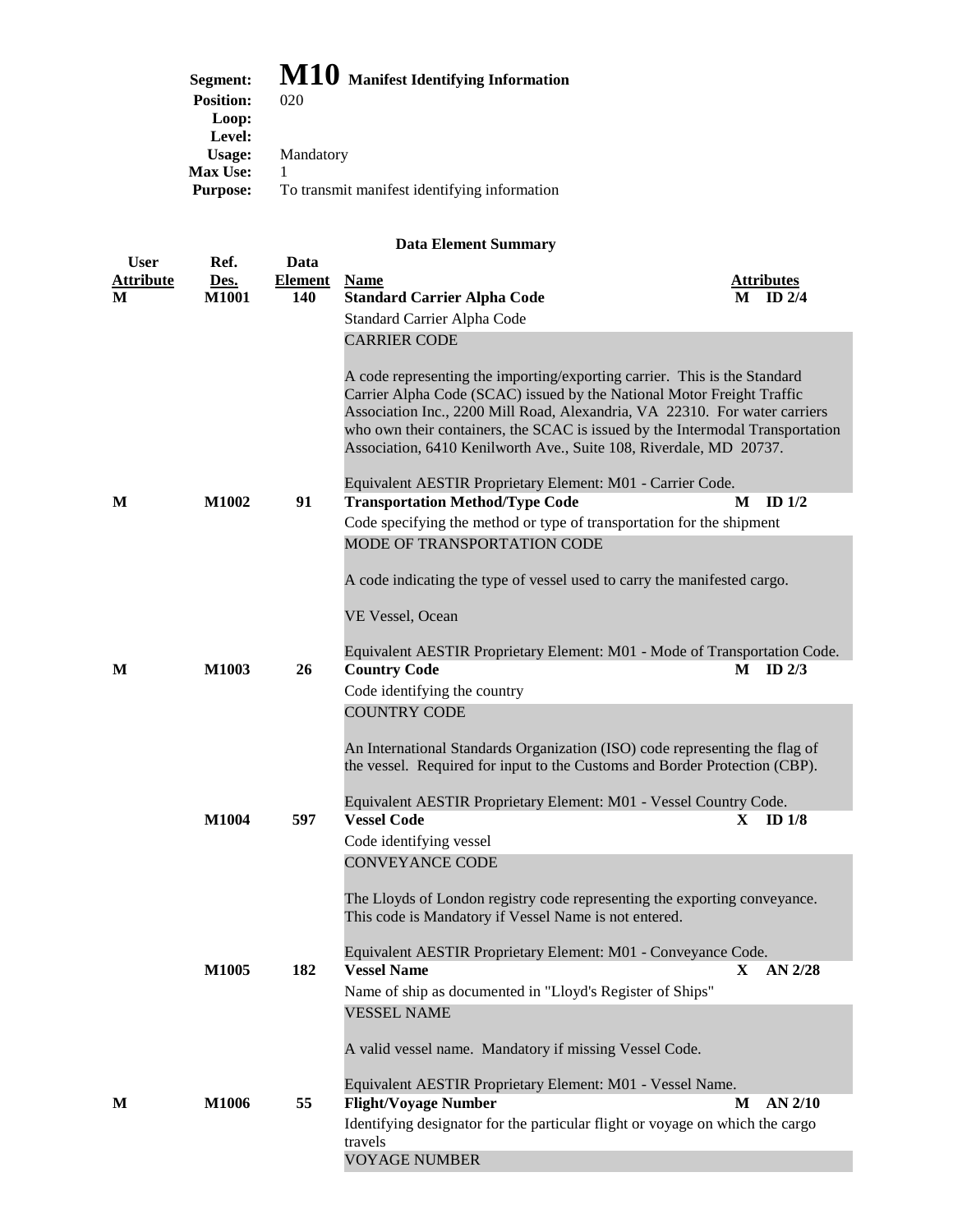|                 |              |      | The voyage number. Required for input to the Customs and Border Protection<br>(CBP). If not known, send Julian date.                                                                                                              |              |            |
|-----------------|--------------|------|-----------------------------------------------------------------------------------------------------------------------------------------------------------------------------------------------------------------------------------|--------------|------------|
|                 |              |      | Voyage Number may not be reused with in one year. If the carrier attempts to<br>reuse the number AES will reject the Booking with fatal error 687.                                                                                |              |            |
|                 |              |      | Equivalent AESTIR Proprietary Element: M01 - Voyage Number.                                                                                                                                                                       |              |            |
|                 | <b>M1007</b> | 127  | <b>Reference Identification</b>                                                                                                                                                                                                   | O            | AN 1/30    |
|                 |              |      | Reference information as defined for a particular Transaction Set or as<br>specified by the Reference Identification Qualifier                                                                                                    |              |            |
|                 |              |      | <b>SEQUENCE NUMBER</b>                                                                                                                                                                                                            |              |            |
|                 |              |      | Optional, carrier assigned sequence number. The default is one (1). It may be a<br>date. Once transmitted, it cannot be changed. All subsequent transmissions for<br>the manifest must use the original manifest sequence number. |              |            |
|                 |              |      | Equivalent AESTIR Proprietary Element: M01 - Manifest Sequence Number.                                                                                                                                                            |              |            |
| M               | <b>M1008</b> | 380  | Quantity                                                                                                                                                                                                                          |              | $M$ R 1/15 |
|                 |              |      | Numeric value of quantity<br>TOTAL NUMBER OF BOOKINGS                                                                                                                                                                             |              |            |
|                 |              |      |                                                                                                                                                                                                                                   |              |            |
|                 |              |      | A value representing the total number of bookings or bills of lading for all                                                                                                                                                      |              |            |
|                 |              |      | Customs and Border Protection (CBP) Districts/Ports of lading or unlading on<br>the manifest. This is a mandatory data element for transmissions to CBP. It is                                                                    |              |            |
|                 |              |      | not used in transmissions from CBP.                                                                                                                                                                                               |              |            |
|                 |              |      | Equivalent AESTIR Proprietary Element: M01 - Number of Bookings or Bills<br>of Lading.                                                                                                                                            |              |            |
| M               | M1009        | 256  | <b>Manifest Type Code</b>                                                                                                                                                                                                         | М            | ID $1/1$   |
|                 |              |      |                                                                                                                                                                                                                                   |              |            |
|                 |              |      | Code identifying the type of manifest transmitted                                                                                                                                                                                 |              |            |
|                 |              |      | <b>APPLICATION IDENTIFIER</b>                                                                                                                                                                                                     |              |            |
|                 |              |      | A code representing the type of application detail data contained within the<br>block.                                                                                                                                            |              |            |
|                 |              |      | D Updating Export Manifest Prior to Vessel Departure from Carrier to CBP.                                                                                                                                                         |              |            |
|                 |              |      | E Original Export Manifest from Carrier to CBP.                                                                                                                                                                                   |              |            |
|                 |              |      | P Preliminary Manifest from Carrier to CBP.                                                                                                                                                                                       |              |            |
|                 |              |      |                                                                                                                                                                                                                                   |              |            |
| <b>Not Used</b> | <b>M1010</b> | 897  | Equivalent AESTIR Proprietary Element: ACR - Application Identifier.<br><b>Vessel Code Qualifier</b>                                                                                                                              | $\mathbf{X}$ | $ID$ $1/1$ |
|                 |              |      | Code specifying vessel code source                                                                                                                                                                                                |              |            |
| <b>Not Used</b> | M1011        | 1073 | <b>Yes/No Condition or Response Code</b>                                                                                                                                                                                          | O            | $ID$ $1/1$ |
|                 |              |      | Code indicating a Yes or No condition or response                                                                                                                                                                                 |              |            |
|                 | M1012        | 127  | <b>Reference Identification</b><br>Reference information as defined for a particular Transaction Set or as                                                                                                                        | O            | AN 1/30    |
|                 |              |      | specified by the Reference Identification Qualifier<br><b>CARRIER ASSIGNED NUMBER</b>                                                                                                                                             |              |            |
|                 |              |      |                                                                                                                                                                                                                                   |              |            |
|                 |              |      | Optional, carrier assigned number, 1-23 positions. There is no editing on the<br>format and it is returned as received in the CBP output                                                                                          |              |            |
|                 |              |      | Acceptance/Rejection Transaction Set (355) to the carriers. This is not used in<br>the Status Information Transaction Set (350) returned from CBP to the carriers.                                                                |              |            |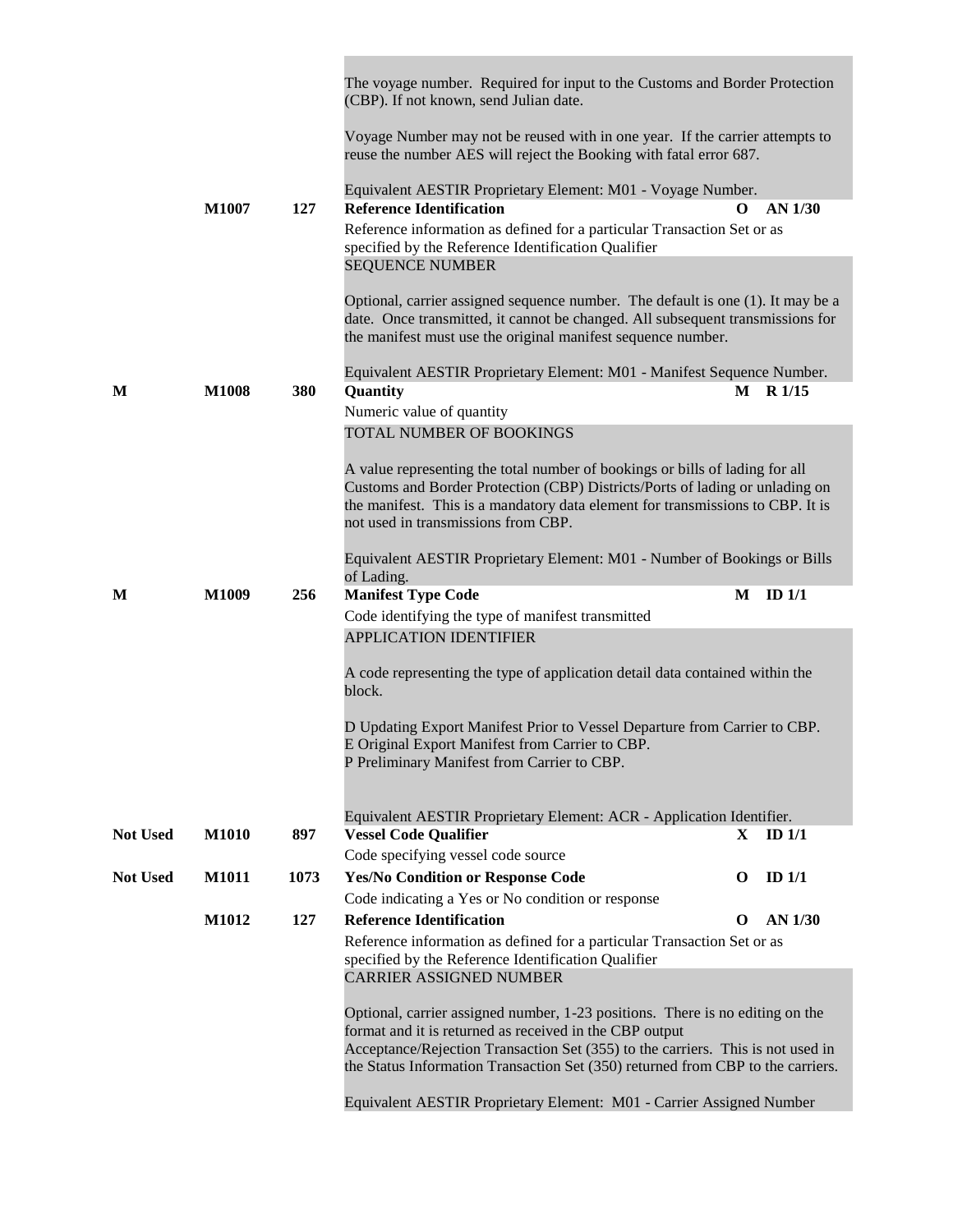| $P4$ U.S. Port Information                                             |
|------------------------------------------------------------------------|
| <b>Position:</b><br>040                                                |
| P4<br>Mandatory<br>Loop:                                               |
| Level:                                                                 |
| Mandatory<br>Usage:                                                    |
| <b>Max Use:</b>                                                        |
| To transmit identifying information for a U.S. port<br><b>Purpose:</b> |

| <b>User</b>      | Ref.        | Data           |                                                                                                                |          |                   |
|------------------|-------------|----------------|----------------------------------------------------------------------------------------------------------------|----------|-------------------|
| <b>Attribute</b> | Des.        | <b>Element</b> | <b>Name</b>                                                                                                    |          | <b>Attributes</b> |
| M                | <b>P401</b> | 310            | <b>Location Identifier</b>                                                                                     | M        | AN 1/30           |
|                  |             |                | Code which identifies a specific location                                                                      |          |                   |
|                  |             |                | PORT OF LADING CODE                                                                                            |          |                   |
|                  |             |                | A code representing the Customs and Border Protection (CBP) District/Port of                                   |          |                   |
|                  |             |                | Lading. For listing of valid codes, use AESTIR Part III, Appendix D.                                           |          |                   |
|                  |             |                | Equivalent AESTIR Proprietary Element: P01 - CBP Port of Lading Code.                                          |          |                   |
| M                | P402        | 373            | <b>Date</b>                                                                                                    | M        | DT 8/8            |
|                  |             |                | Date expressed as CCYYMMDD                                                                                     |          |                   |
|                  |             |                | <b>ESTIMATED DATE OF DEPARTURE</b>                                                                             |          |                   |
|                  |             |                | A date in the "YYYYMMDD" format representing the scheduled date of                                             |          |                   |
|                  |             |                | departure from (for exports) or arrival at (for imports) this port.                                            |          |                   |
|                  |             |                | Equivalent AESTIR Proprietary Element: P01 - Estimated Date of Departure.                                      |          |                   |
| M/U              | P403        | 380            | <b>Quantity</b>                                                                                                | 0        | $R$ 1/15          |
|                  |             |                | Numeric value of quantity                                                                                      |          |                   |
|                  |             |                | NUMBER OF BOOKINGS FOR PORT                                                                                    |          |                   |
|                  |             |                | A value representing the total number of bookings or bills of lading/house bills<br>transmitted for this Port. |          |                   |
|                  |             |                | Equivalent AESTIR Proprietary Element: P01 - Number of Bookings or Bills<br>of Lading for Port.                |          |                   |
| <b>Not Used</b>  | P404        | 310            | <b>Location Identifier</b>                                                                                     | $\Omega$ | AN 1/30           |
|                  |             |                | Code which identifies a specific location                                                                      |          |                   |
| <b>Not Used</b>  | P405        | 337            | <b>Time</b>                                                                                                    | $\Omega$ | <b>TM 4/8</b>     |
|                  |             |                | Time expressed in 24-hour clock time as follows: HHMM, or HHMMSS, or                                           |          |                   |
|                  |             |                | HHMMSSD, or HHMMSSDD, where $H =$ hours (00-23), $M =$ minutes (00-                                            |          |                   |
|                  |             |                | 59), $S =$ integer seconds (00-59) and $DD =$ decimal seconds; decimal seconds                                 |          |                   |
|                  |             |                | are expressed as follows: $D = \text{tenths} (0-9)$ and $DD = \text{hundredths} (00-99)$                       |          |                   |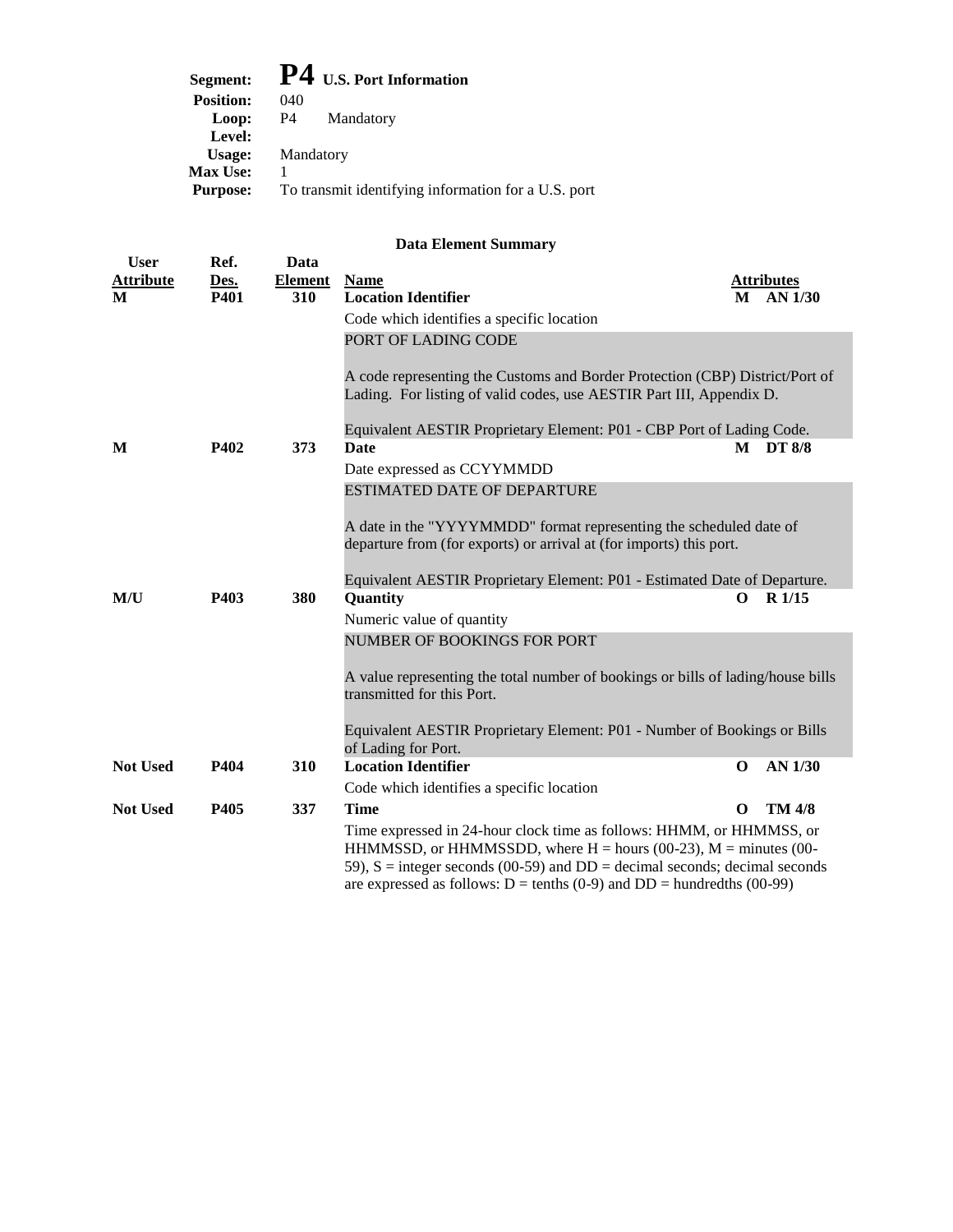|                  | Segment: $\mathbf{L} \mathbf{X}$ Assigned Number |
|------------------|--------------------------------------------------|
| <b>Position:</b> | 060                                              |
| Loop:            | LX Mandatory                                     |
| Level:           |                                                  |
| Usage:           | Mandatory                                        |
| <b>Max Use:</b>  |                                                  |
| <b>Purpose:</b>  | To reference a line number in a transaction set  |

| <b>User</b>      | Ref. | Data    |                                                              |   |                   |  |
|------------------|------|---------|--------------------------------------------------------------|---|-------------------|--|
| <b>Attribute</b> | Des. | Element | <b>Name</b>                                                  |   | <b>Attributes</b> |  |
| M                | LX01 | 554     | <b>Assigned Number</b>                                       | М | NO 1/6            |  |
|                  |      |         | Number assigned for differentiation within a transaction set |   |                   |  |
|                  |      |         | <b>LOOP CONTROL NUMBER</b>                                   |   |                   |  |

Provide sender control number for the loop.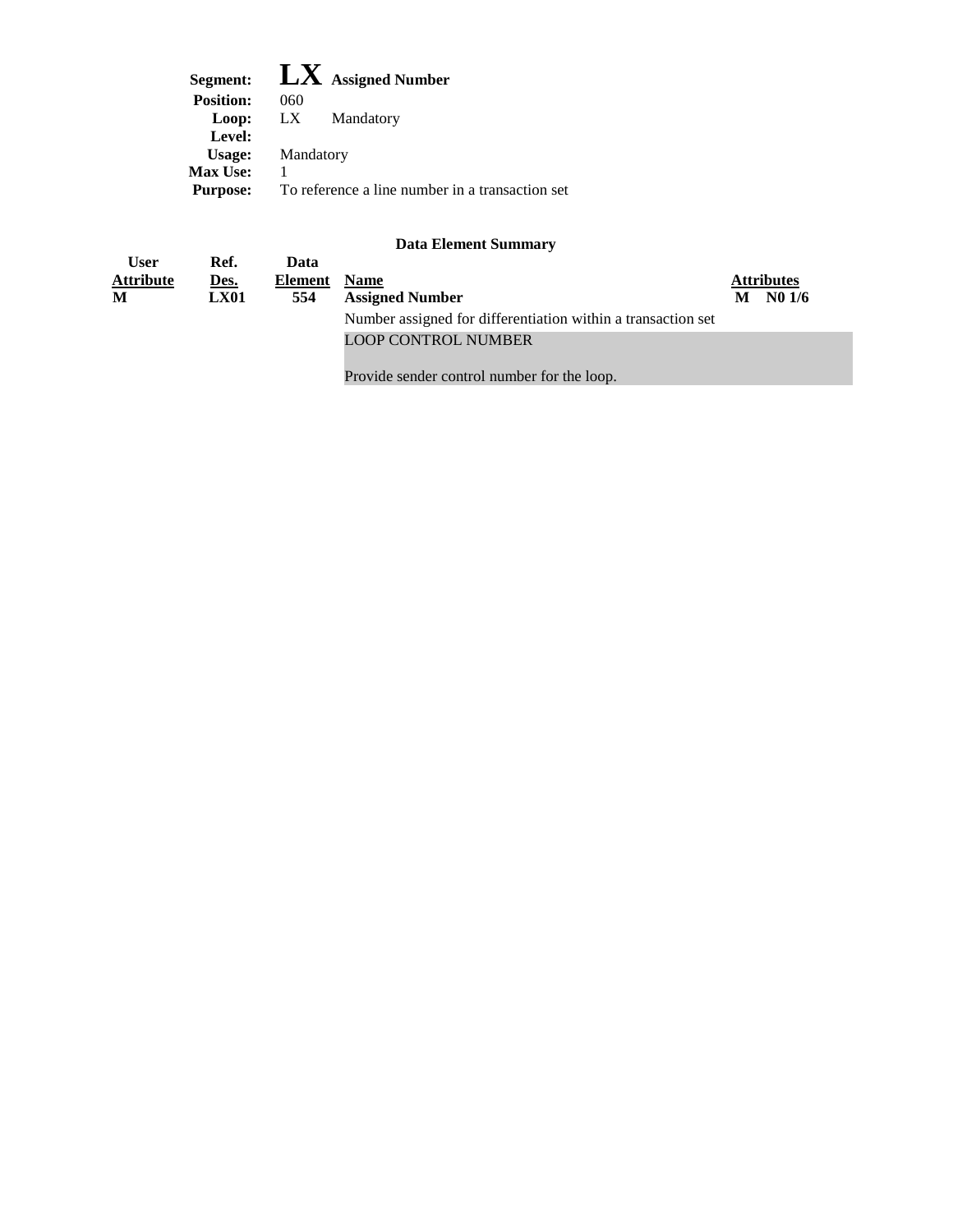| Segment:         | $\bf M13$ Manifest Amendment Details                                                                               |
|------------------|--------------------------------------------------------------------------------------------------------------------|
| <b>Position:</b> | 070                                                                                                                |
| Loop:            | LX<br>Mandatory                                                                                                    |
| Level:           |                                                                                                                    |
| Usage:           | Optional                                                                                                           |
| <b>Max Use:</b>  |                                                                                                                    |
| <b>Purpose:</b>  | To correct a manifest record prior to conveyance arrival or to amend a manifest record<br>after conveyance arrival |

|                  | <b>Data Element Summary</b> |                |                                                                                                 |             |                   |  |
|------------------|-----------------------------|----------------|-------------------------------------------------------------------------------------------------|-------------|-------------------|--|
| <b>User</b>      | Ref.                        | Data           |                                                                                                 |             |                   |  |
| <b>Attribute</b> | Des.                        | <b>Element</b> | <b>Name</b>                                                                                     |             | <b>Attributes</b> |  |
| М                | M1301                       | 140            | <b>Standard Carrier Alpha Code</b>                                                              |             | $M$ ID 2/4        |  |
|                  |                             |                | Standard Carrier Alpha Code                                                                     |             |                   |  |
|                  |                             |                | <b>CARRIER CODE</b>                                                                             |             |                   |  |
|                  |                             |                | SCAC of the Booking issuer.                                                                     |             |                   |  |
|                  |                             |                | Equivalent AESTIR Proprietary Element: A01 - Carrier Code.                                      |             |                   |  |
| M                | M1302                       | 310            | <b>Location Identifier</b>                                                                      | М           | AN 1/30           |  |
|                  |                             |                | Code which identifies a specific location                                                       |             |                   |  |
|                  |                             |                | <b>CONTROL NUMBER</b>                                                                           |             |                   |  |
|                  |                             |                |                                                                                                 |             |                   |  |
|                  |                             |                | Provide Booking number.                                                                         |             |                   |  |
|                  |                             |                | Equivalent AESTIR Proprietary Element: A01 - Control Number.                                    |             |                   |  |
| M/U              | M1303                       | 580            | <b>Amendment Type Code</b>                                                                      | O           | ID $1/1$          |  |
|                  |                             |                | Code identifying type of manifest amendment                                                     |             |                   |  |
|                  |                             |                | <b>ACTION CODE</b>                                                                              |             |                   |  |
|                  |                             |                |                                                                                                 |             |                   |  |
|                  |                             |                | A code representing the type of booking amendment. Valid Codes are:                             |             |                   |  |
|                  |                             |                | $A = Add a Booking$                                                                             |             |                   |  |
|                  |                             |                | $D =$ Delete a Booking                                                                          |             |                   |  |
|                  |                             |                | R = Replace a Booking. (Use element N904 for "Estimated Date of                                 |             |                   |  |
|                  |                             |                | Departure".)                                                                                    |             |                   |  |
|                  |                             |                |                                                                                                 |             |                   |  |
| <b>Not Used</b>  | M1304                       | 598            | Equivalent AESTIR Proprietary Element: A01 Action Code.<br><b>Bill of Lading/Waybill Number</b> | $\mathbf C$ | AN 1/12           |  |
|                  |                             |                | Identification number assigned to the shipment by the carrier or consolidator                   |             |                   |  |
| <b>Not Used</b>  | M1305                       | 380            | Quantity                                                                                        | $\mathbf 0$ | $R$ 1/15          |  |
|                  |                             |                | Numeric value of quantity                                                                       |             |                   |  |
| <b>Not Used</b>  | M1306                       | 393            | <b>Amendment Code</b>                                                                           | $\mathbf 0$ | ID $2/2$          |  |
|                  |                             |                | Code giving the reasons for the amendment of the manifest record                                |             |                   |  |
| <b>Not Used</b>  | M1307                       | 306            | <b>Action Code</b>                                                                              | $\mathbf 0$ | ID $1/2$          |  |
|                  |                             |                | Code indicating type of action                                                                  |             |                   |  |
| M/U              | M1308                       | 598            | <b>Bill of Lading/Waybill Number</b>                                                            | X           | AN 1/12           |  |
|                  |                             |                | Identification number assigned to the shipment by the carrier or consolidator                   |             |                   |  |
|                  |                             |                | <b>QUALIFIER</b>                                                                                |             |                   |  |
|                  |                             |                |                                                                                                 |             |                   |  |
|                  |                             |                | Provide Booking Qualifier:                                                                      |             |                   |  |
|                  |                             |                | $MB = Master$ Booking Number                                                                    |             |                   |  |
|                  |                             |                |                                                                                                 |             |                   |  |
|                  |                             |                | Future Use:                                                                                     |             |                   |  |
|                  |                             |                | $HB = House Booking Number$                                                                     |             |                   |  |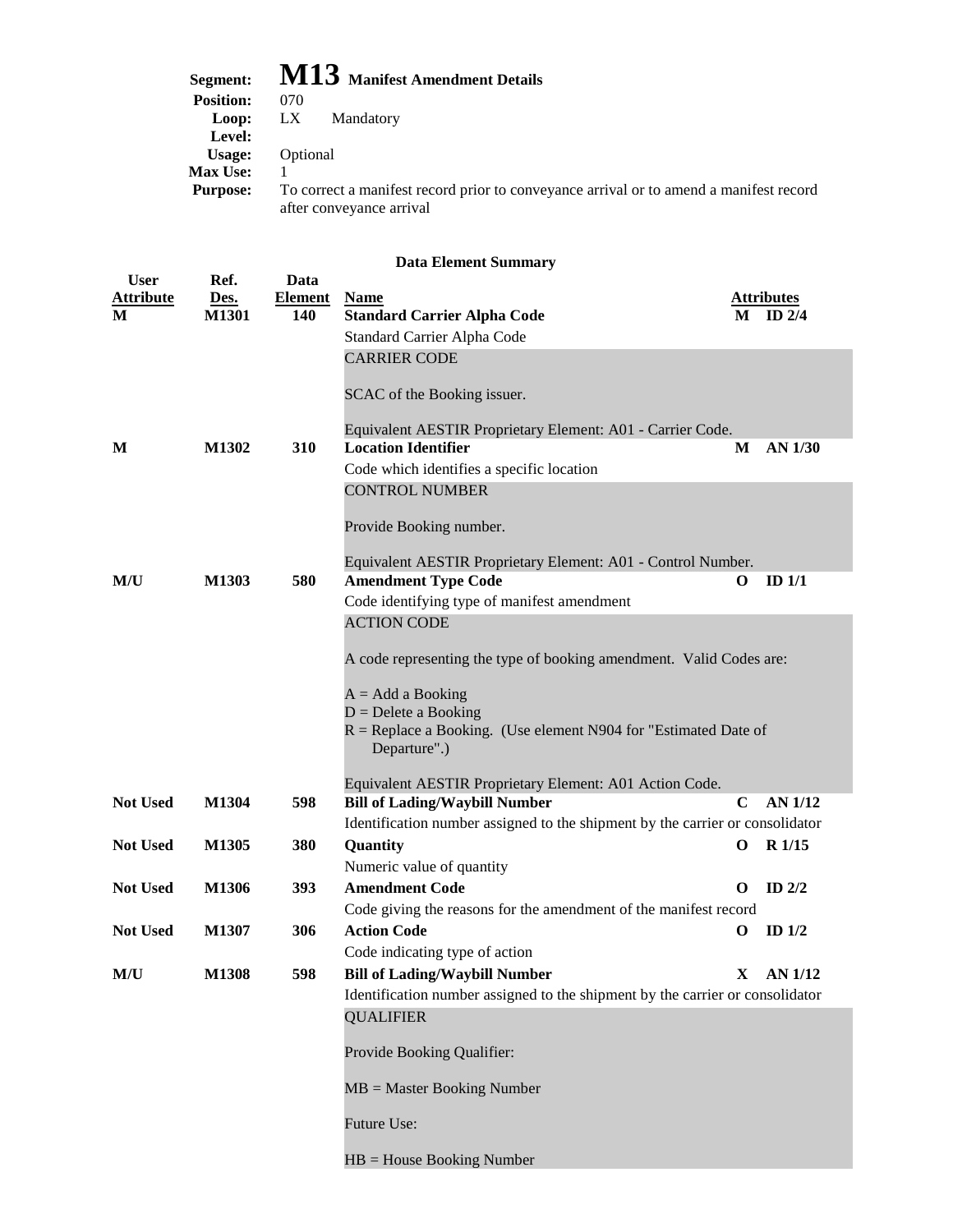|                 |       |            | $B =$ House Bill of Lading Number<br>Equivalent AESTIR Proprietary Element: A01 - Qualifier.                                                                                       |   |          |
|-----------------|-------|------------|------------------------------------------------------------------------------------------------------------------------------------------------------------------------------------|---|----------|
| M/U             | M1309 | <b>140</b> | <b>Standard Carrier Alpha Code</b>                                                                                                                                                 | O | $ID$ 2/4 |
|                 |       |            | Standard Carrier Alpha Code                                                                                                                                                        |   |          |
|                 |       |            | PORT CODE<br>A code representing the Customs and Border Protection (CBP) District/Port of<br>Lading. Use CBP Schedule D.<br>Equivalent AESTIR Proprietary Element: A01 - CBP Port. |   |          |
| <b>Not Used</b> | M1310 | 140        | <b>Standard Carrier Alpha Code</b>                                                                                                                                                 | X | $ID$ 2/4 |
|                 |       |            | Standard Carrier Alpha Code                                                                                                                                                        |   |          |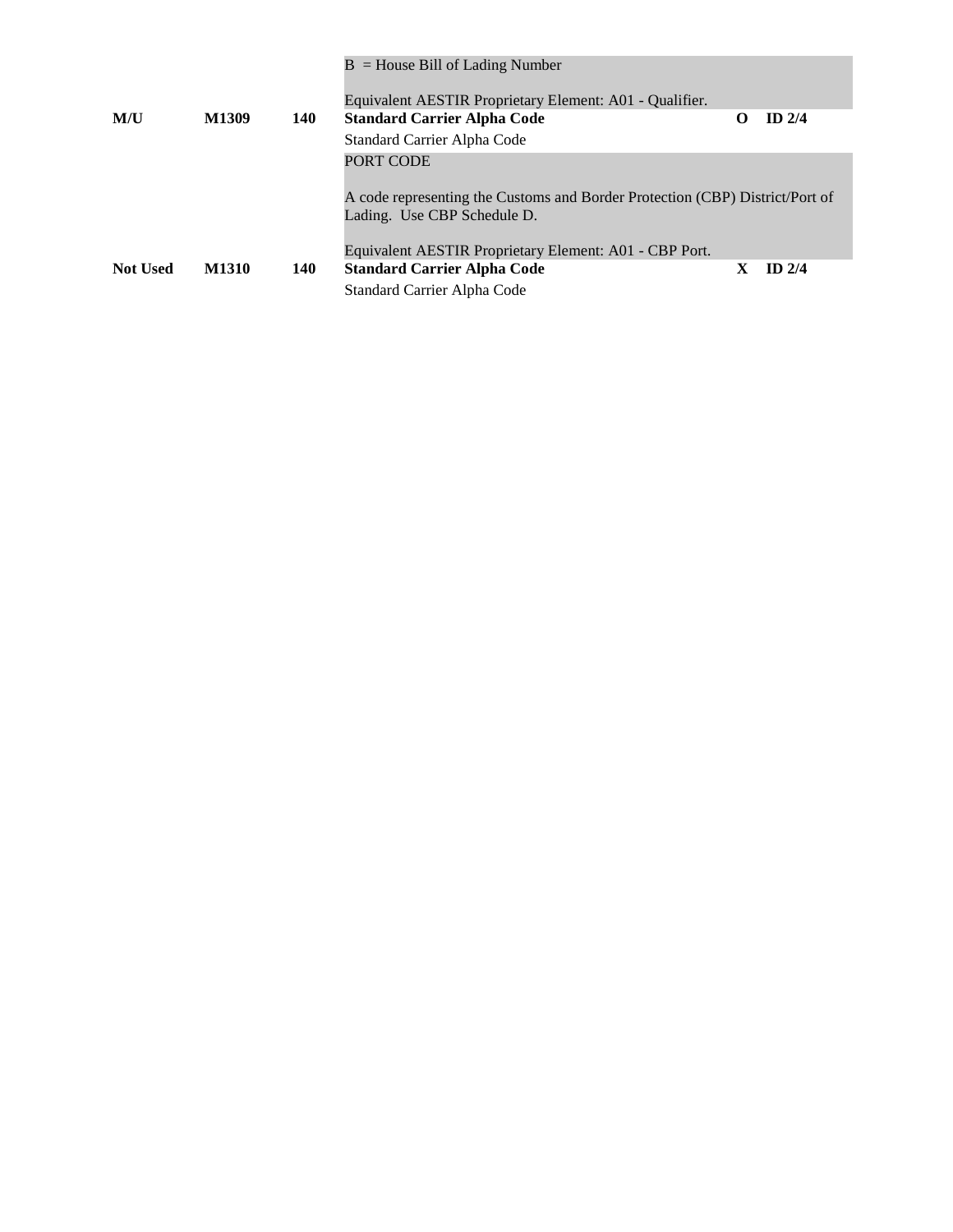## **Segment: M11 Manifest Bill of Lading Details**

| <b>Position:</b> | 080                                                          |
|------------------|--------------------------------------------------------------|
| Loop:            | LX -<br>Mandatory                                            |
| Level:           |                                                              |
| Usage:           | Optional (Must Use)                                          |
| <b>Max Use:</b>  |                                                              |
| <b>Purpose:</b>  | To transmit bill of lading detail information for a manifest |

| <b>User</b>                         | Ref.                 | Data                  |                                                                                                                                                                                                                                                                                                                                                                                        |                                   |
|-------------------------------------|----------------------|-----------------------|----------------------------------------------------------------------------------------------------------------------------------------------------------------------------------------------------------------------------------------------------------------------------------------------------------------------------------------------------------------------------------------|-----------------------------------|
| <b>Attribute</b><br><b>Not Used</b> | Des.<br><b>M1101</b> | <b>Element</b><br>598 | <b>Name</b><br><b>Bill of Lading/Waybill Number</b>                                                                                                                                                                                                                                                                                                                                    | <b>Attributes</b><br>AN 1/12<br>C |
|                                     |                      |                       | Identification number assigned to the shipment by the carrier or consolidator                                                                                                                                                                                                                                                                                                          |                                   |
| M/U                                 | M1102                | 310                   | <b>Location Identifier</b>                                                                                                                                                                                                                                                                                                                                                             | $\mathbf C$<br>$AN$ 1/30          |
|                                     |                      |                       | Code which identifies a specific location                                                                                                                                                                                                                                                                                                                                              |                                   |
|                                     |                      |                       | <b>FOREIGN PORT</b>                                                                                                                                                                                                                                                                                                                                                                    |                                   |
|                                     |                      |                       | Provide foreign port of unlading.                                                                                                                                                                                                                                                                                                                                                      |                                   |
|                                     |                      |                       | Equivalent AESTIR Proprietary Element: B02 - Foreign Port.                                                                                                                                                                                                                                                                                                                             |                                   |
| M/U                                 | M1103                | 380                   | Quantity                                                                                                                                                                                                                                                                                                                                                                               | $\mathbf C$<br>R 1/15             |
|                                     |                      |                       | Numeric value of quantity<br><b>QUANTITY</b>                                                                                                                                                                                                                                                                                                                                           |                                   |
|                                     |                      |                       |                                                                                                                                                                                                                                                                                                                                                                                        |                                   |
|                                     |                      |                       | A value representing the total number of pieces on the booking (e.g., if there<br>are 10 ctn and 10 bal on one booking, insert the number 20 in this field). Use<br>the smaller exterior package unit. Piece count units are given in the N10<br>record. The total number of N10 piece counts for the booking must equal the<br>booking quantity. The value must be greater than zero. |                                   |
|                                     |                      |                       | Equivalent AESTIR Proprietary Element: B02 - Booking Quantity.                                                                                                                                                                                                                                                                                                                         |                                   |
| M/U                                 | M1104                | 599                   | <b>Manifest Unit Code</b>                                                                                                                                                                                                                                                                                                                                                              | ID $1/3$<br>$\mathbf C$           |
|                                     |                      |                       | Code defining the smallest package unit for the bill of lading                                                                                                                                                                                                                                                                                                                         |                                   |
|                                     |                      |                       | QUANTITY - UNIT OF MEASURE CODE                                                                                                                                                                                                                                                                                                                                                        |                                   |
|                                     |                      |                       | A code representing the booking unit of measure, such as CTN. If the unit is<br>more than three characters, truncate the excess.                                                                                                                                                                                                                                                       |                                   |
|                                     |                      |                       | Equivalent AESTIR Proprietary Element: B02 - Quantity Units.                                                                                                                                                                                                                                                                                                                           |                                   |
| M/U                                 | M1105                | 81                    | Weight                                                                                                                                                                                                                                                                                                                                                                                 | <b>R</b> 1/10<br>$\mathbf C$      |
|                                     |                      |                       | Numeric value of weight                                                                                                                                                                                                                                                                                                                                                                |                                   |
|                                     |                      |                       | <b>WEIGHT</b>                                                                                                                                                                                                                                                                                                                                                                          |                                   |
|                                     |                      |                       | A value representing the gross weight in pounds or kilos. Input only whole<br>numbers; no decimals or fractions. The value must be greater than zero.                                                                                                                                                                                                                                  |                                   |
|                                     |                      |                       | Equivalent AESTIR Proprietary Element: B02 - Booking Weight.                                                                                                                                                                                                                                                                                                                           |                                   |
| M/U                                 | <b>M1106</b>         | 188                   | <b>Weight Unit Code</b>                                                                                                                                                                                                                                                                                                                                                                | ID $1/1$<br>C.                    |
|                                     |                      |                       | Code specifying the weight unit                                                                                                                                                                                                                                                                                                                                                        |                                   |
|                                     |                      |                       | WEIGHT - UNIT OF MEASURE CODE                                                                                                                                                                                                                                                                                                                                                          |                                   |
|                                     |                      |                       | A code representing the unit of measure for the Weight value in the previous<br>field.                                                                                                                                                                                                                                                                                                 |                                   |
|                                     |                      |                       | <b>K</b> Kilograms<br>L Pounds                                                                                                                                                                                                                                                                                                                                                         |                                   |
|                                     |                      |                       | Equivalent AESTIR Proprietary Element: B02 - Weight Unit.                                                                                                                                                                                                                                                                                                                              |                                   |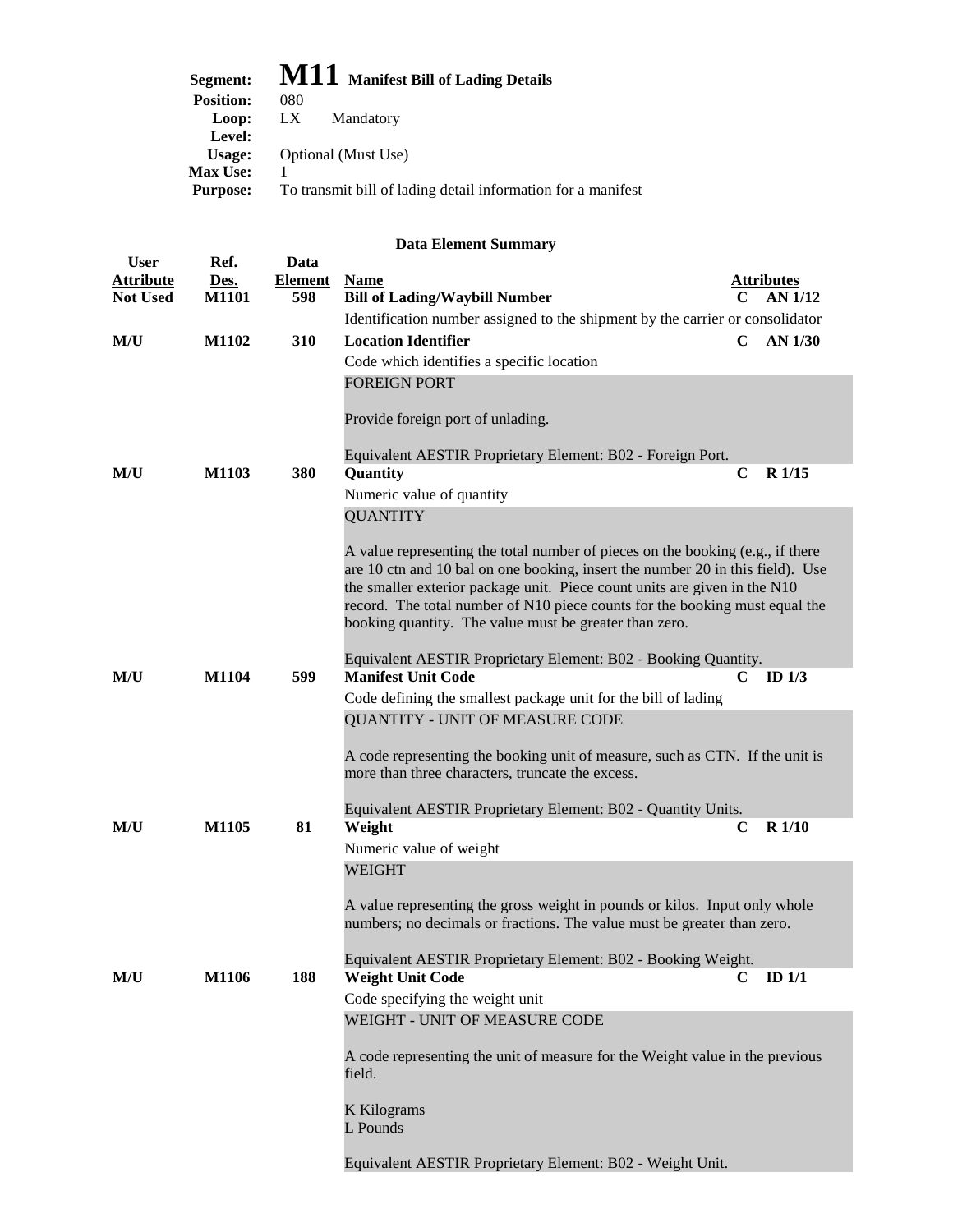| Not Used        | M1107        | 183        | <b>Volume</b>                                                                                      | X            | <b>R</b> 1/8      |
|-----------------|--------------|------------|----------------------------------------------------------------------------------------------------|--------------|-------------------|
|                 |              |            | Value of volumetric measure                                                                        |              |                   |
| <b>Not Used</b> | <b>M1108</b> | 184        | <b>Volume Unit Qualifier</b>                                                                       | X            | ID <sub>1/1</sub> |
|                 |              |            | Code identifying the volume unit                                                                   |              |                   |
| <b>Not Used</b> | M1109        | 582        | <b>Bill of Lading Type Code</b>                                                                    | $\mathbf 0$  | ID $2/2$          |
|                 |              |            | Code identifying the type of bill of lading                                                        |              |                   |
| <b>Not Used</b> | <b>M1110</b> | 600        | <b>Place of Receipt by Pre-carrier</b>                                                             | $\Omega$     | <b>AN 1/17</b>    |
|                 |              |            | The city or country in which the pre-carrier took possession of the cargo                          |              |                   |
| Not Used        | <b>M1111</b> | 598        | <b>Bill of Lading/Waybill Number</b>                                                               | $\mathbf{X}$ | AN 1/12           |
|                 |              |            | Identification number assigned to the shipment by the carrier or consolidator                      |              |                   |
| M               | M1112        | 140        | <b>Standard Carrier Alpha Code</b>                                                                 |              | M ID 2/4          |
|                 |              |            | Standard Carrier Alpha Code                                                                        |              |                   |
|                 |              |            | <b>ISSUER CODE</b>                                                                                 |              |                   |
|                 |              |            |                                                                                                    |              |                   |
|                 |              |            | A SCAC code of the issuer of the booking.                                                          |              |                   |
|                 |              |            |                                                                                                    |              |                   |
|                 |              |            | Equivalent AESTIR Proprietary Element: J01 - Carrier Master Booking/Bill of<br>Lading Issuer Code. |              |                   |
| Not Used        | M1113        | 140        | <b>Standard Carrier Alpha Code</b>                                                                 | X            | ID $2/4$          |
|                 |              |            | Standard Carrier Alpha Code                                                                        |              |                   |
| M/U             | M1114        | 140        | <b>Standard Carrier Alpha Code</b>                                                                 | X            | ID $2/4$          |
|                 |              |            | Standard Carrier Alpha Code                                                                        |              |                   |
|                 |              |            | <b>NUMBER OF CONTAINERS</b>                                                                        |              |                   |
|                 |              |            |                                                                                                    |              |                   |
|                 |              |            | A numeric count as to the number of containers required for this booking.                          |              |                   |
|                 |              |            |                                                                                                    |              |                   |
|                 | M1115        |            | Equivalent AESTIR Proprietary Element: B02 - Number of Containers.                                 |              |                   |
| <b>Not Used</b> |              | <b>140</b> | <b>Standard Carrier Alpha Code</b>                                                                 |              | $X$ ID 2/4        |
|                 |              |            | Standard Carrier Alpha Code                                                                        |              |                   |
| Not Used        | M1116        | 1302       | <b>Electronic Export Information Requirements</b>                                                  | $\mathbf{o}$ | <b>AN 1/2</b>     |
|                 |              |            | Code identifying which Electronic Export Information (EEI) requirements are<br>being met           |              |                   |
| Not Used        | M1117        | 1578       | <b>Export Exception Code</b>                                                                       | $\mathbf{o}$ | ID $2/2$          |
|                 |              |            | Code specifying why a Electronic Export Information (EEI) is not required                          |              |                   |
| M/U             | M1118        | 140        | <b>Standard Carrier Alpha Code</b>                                                                 |              | $O$ ID 2/4        |
|                 |              |            | Standard Carrier Alpha Code                                                                        |              |                   |
|                 |              |            | <b>HAZMAT FLAG</b>                                                                                 |              |                   |
|                 |              |            |                                                                                                    |              |                   |
|                 |              |            | Enter "YES" or "NO" indicating that the cargo in this booking is/is not                            |              |                   |
|                 |              |            | potentially hazardous.                                                                             |              |                   |
|                 |              |            |                                                                                                    |              |                   |
| <b>Not Used</b> | M1119        | <b>140</b> | Equivalent AESTIR Proprietary Element: B02 - Hazmat Flag.<br><b>Standard Carrier Alpha Code</b>    | $\mathbf{o}$ | ID $2/4$          |
|                 |              |            | Standard Carrier Alpha Code                                                                        |              |                   |
|                 |              |            |                                                                                                    |              |                   |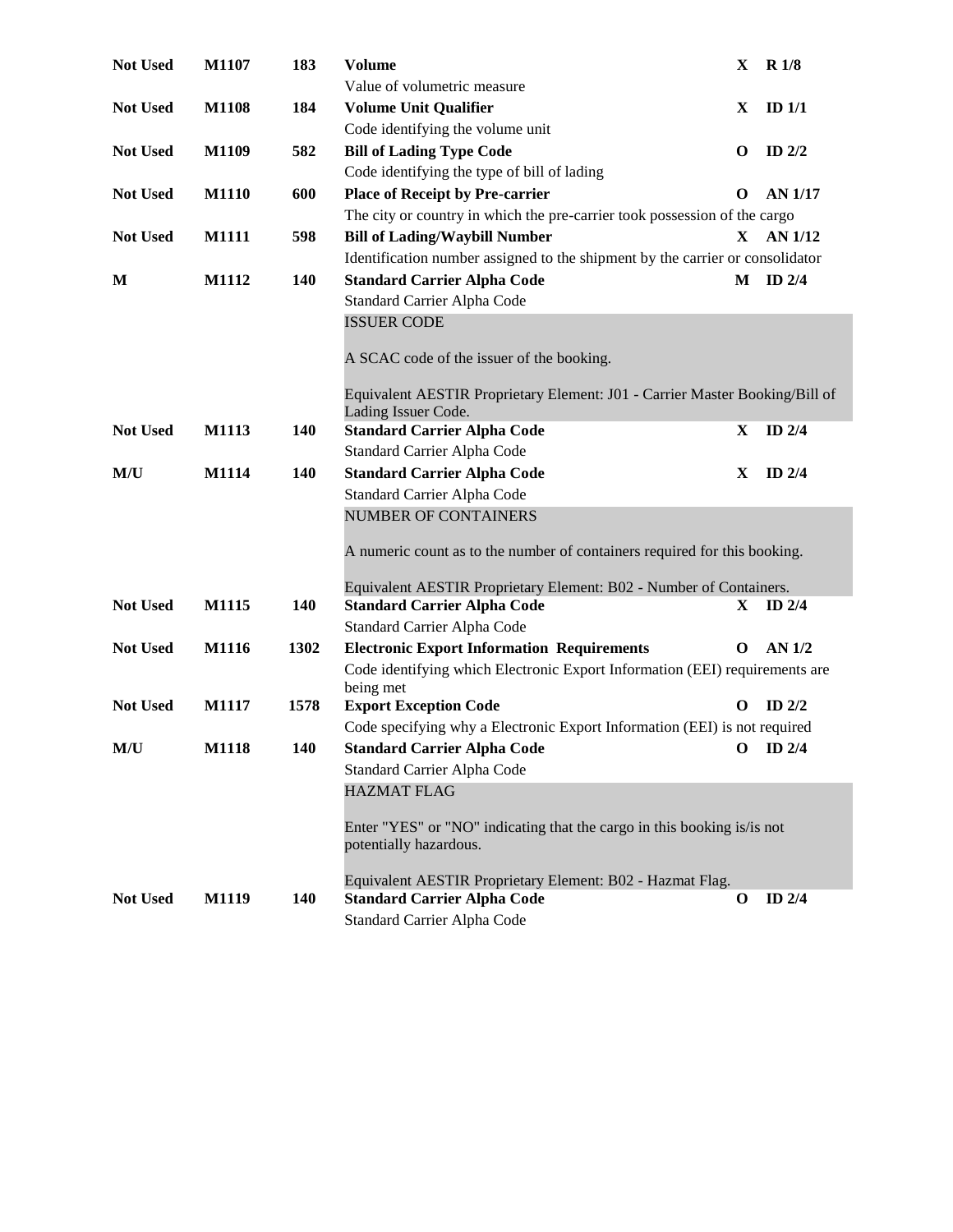| Segment:         | $\bf{N9}$ Reference Identification                                                         |
|------------------|--------------------------------------------------------------------------------------------|
| <b>Position:</b> | 085                                                                                        |
| Loop:            | LX.<br>Mandatory                                                                           |
| Level:           |                                                                                            |
| Usage:           | Optional (Must Use)                                                                        |
| <b>Max Use:</b>  | 999                                                                                        |
| <b>Purpose:</b>  | To transmit identifying information as specified by the Reference Identification Qualifier |
|                  |                                                                                            |

| <b>User</b><br><b>Attribute</b> | Ref.<br>Des. | Data<br><b>Element</b> | <b>Name</b>                                                                                                                                                                                                                                                                                                                         | <u>Attributes</u>  |
|---------------------------------|--------------|------------------------|-------------------------------------------------------------------------------------------------------------------------------------------------------------------------------------------------------------------------------------------------------------------------------------------------------------------------------------|--------------------|
| M                               | N901         | 128                    | <b>Reference Identification Qualifier</b>                                                                                                                                                                                                                                                                                           | ID $2/3$<br>M      |
|                                 |              |                        | Code qualifying the Reference Identification                                                                                                                                                                                                                                                                                        |                    |
|                                 |              |                        | <b>QUALIFIER</b>                                                                                                                                                                                                                                                                                                                    |                    |
|                                 |              |                        | Control number qualifier.                                                                                                                                                                                                                                                                                                           |                    |
|                                 |              |                        | <b>Booking Number</b>                                                                                                                                                                                                                                                                                                               |                    |
| M                               | N902         | 127                    | Equivalent AESTIR Proprietary Element: B02 - Qualifier.<br><b>Reference Identification</b>                                                                                                                                                                                                                                          | $AN$ 1/30<br>M     |
|                                 |              |                        | Reference information as defined for a particular Transaction Set or as<br>specified by the Reference Identification Qualifier<br><b>CONTROL NUMBER</b>                                                                                                                                                                             |                    |
|                                 |              |                        |                                                                                                                                                                                                                                                                                                                                     |                    |
|                                 |              |                        | The number representing the issuer-assigned control number that identifies the<br>booking. The control number must be unique by vessel voyage.                                                                                                                                                                                      |                    |
|                                 |              |                        | Equivalent AESTIR Proprietary Element: B02 - Control Number.                                                                                                                                                                                                                                                                        |                    |
| M/U                             | N903         | 369                    | <b>Free-form Description</b>                                                                                                                                                                                                                                                                                                        | AN 1/45<br>X.      |
|                                 |              |                        | Free-form descriptive text                                                                                                                                                                                                                                                                                                          |                    |
|                                 |              |                        | <b>DESTINATION COUNTRY</b>                                                                                                                                                                                                                                                                                                          |                    |
|                                 |              |                        | The ISO code representing the foreign country where the carriers'<br>responsibility for the shipment ends. For listing of valid codes, use AESTIR<br>Part III, Appendix C.                                                                                                                                                          |                    |
|                                 |              |                        | Equivalent AESTIR Proprietary Element: B02 - Destination Country.                                                                                                                                                                                                                                                                   |                    |
|                                 | N904         | 373                    | <b>Date</b>                                                                                                                                                                                                                                                                                                                         | <b>DT 8/8</b><br>C |
|                                 |              |                        | Date expressed as CCYYMMDD                                                                                                                                                                                                                                                                                                          |                    |
|                                 |              |                        | <b>ESTIMATED DATE OF DEPARTURE</b>                                                                                                                                                                                                                                                                                                  |                    |
|                                 |              |                        | The last accepted, estimated departure date of the booking. Format is<br>YYYYMMDD.                                                                                                                                                                                                                                                  |                    |
|                                 |              |                        | Equivalent AESTIR Proprietary Element: A01 - Estimated Date of Departure.                                                                                                                                                                                                                                                           |                    |
| <b>Not Used</b>                 | N905         | 337                    | <b>Time</b>                                                                                                                                                                                                                                                                                                                         | $X$ TM 4/8         |
|                                 |              |                        | Time expressed in 24-hour clock time as follows: HHMM, or HHMMSS, or<br>HHMMSSD, or HHMMSSDD, where $H =$ hours (00-23), $M =$ minutes (00-<br>59), $S =$ integer seconds (00-59) and $DD =$ decimal seconds; decimal seconds<br>are expressed as follows: $D = \text{tenths} (0-9)$ and $DD = \text{hundredths} (00-99)$           |                    |
| <b>Not Used</b>                 | N906         | 623                    | <b>Time Code</b>                                                                                                                                                                                                                                                                                                                    | ID $2/2$<br>O      |
|                                 |              |                        | Code identifying the time. In accordance with International Standards<br>Organization standard 8601, time can be specified by $a + or -$ and an indication<br>in hours in relation to Universal Time Coordinate (UTC) time; since $+$ is a<br>restricted character, $+$ and $-$ are substituted by P and M in the codes that follow |                    |
| <b>Not Used</b>                 | N907         | <b>C040</b>            | <b>Reference Identifier</b>                                                                                                                                                                                                                                                                                                         | $\bf{0}$           |

To identify one or more reference numbers or identification numbers as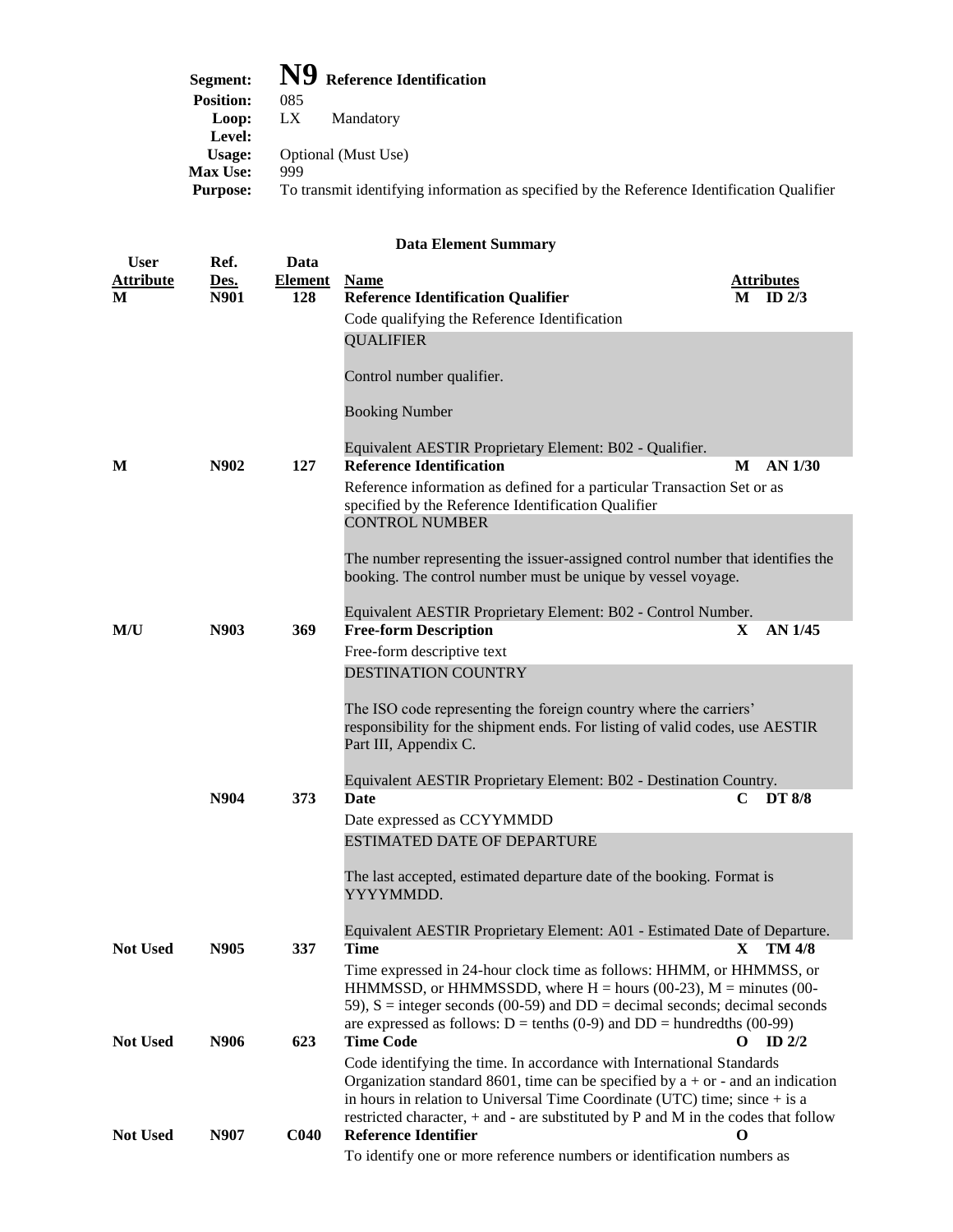| <b>Not Used</b> | C04001 | 128 | specified by the Reference Qualifier<br><b>Reference Identification Qualifier</b><br>Code qualifying the Reference Identification                                           | $\Omega$ | ID $2/3$  |
|-----------------|--------|-----|-----------------------------------------------------------------------------------------------------------------------------------------------------------------------------|----------|-----------|
| <b>Not Used</b> | C04002 | 127 | <b>Reference Identification</b>                                                                                                                                             | О        | $AN$ 1/30 |
| <b>Not Used</b> | C04003 | 128 | Reference information as defined for a particular Transaction Set or as<br>specified by the Reference Identification Qualifier<br><b>Reference Identification Qualifier</b> | X        | ID $2/3$  |
|                 |        |     | Code qualifying the Reference Identification                                                                                                                                |          |           |
| <b>Not Used</b> | C04004 | 127 | <b>Reference Identification</b>                                                                                                                                             | X        | $AN$ 1/30 |
|                 |        |     | Reference information as defined for a particular Transaction Set or as<br>specified by the Reference Identification Qualifier                                              |          |           |
| <b>Not Used</b> | C04005 | 128 | <b>Reference Identification Qualifier</b>                                                                                                                                   | X        | ID $2/3$  |
|                 |        |     | Code qualifying the Reference Identification                                                                                                                                |          |           |
| <b>Not Used</b> | C04006 | 127 | <b>Reference Identification</b>                                                                                                                                             | X        | $AN$ 1/30 |
|                 |        |     | Reference information as defined for a particular Transaction Set or as<br>specified by the Reference Identification Qualifier                                              |          |           |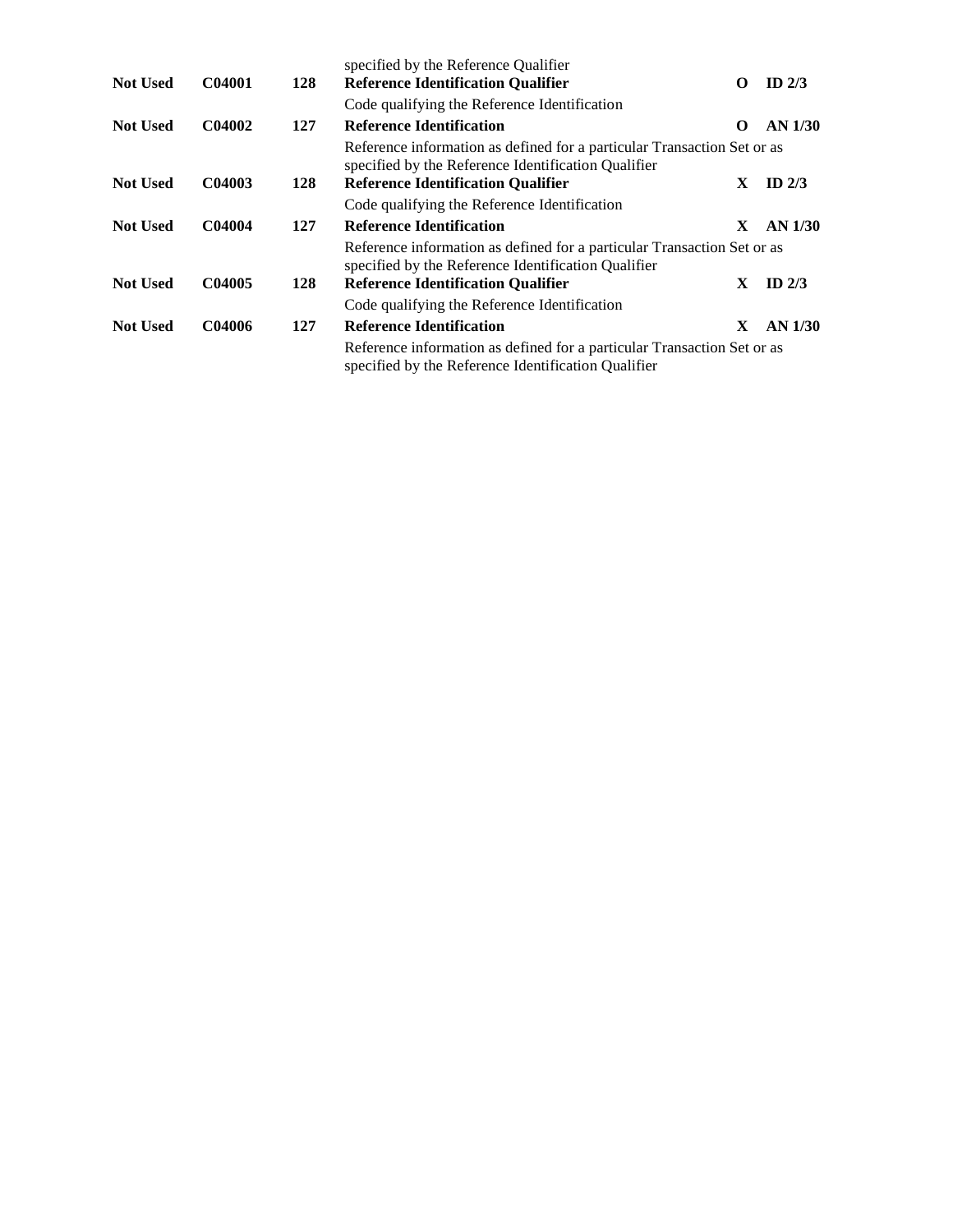| Segment:         | $\mathbf{N1}_{\text{Name}}$                                 |
|------------------|-------------------------------------------------------------|
| <b>Position:</b> | 100                                                         |
| Loop:            | $\mathbf{N}1$<br>Mandatory                                  |
| Level:           |                                                             |
| Usage:           | Mandatory                                                   |
| <b>Max Use:</b>  |                                                             |
| <b>Purpose:</b>  | To identify a party by type of organization, name, and code |

| <b>User</b>      | Ref. | Data           |                                        |                                                                                                                                                            |              |                   |
|------------------|------|----------------|----------------------------------------|------------------------------------------------------------------------------------------------------------------------------------------------------------|--------------|-------------------|
| <b>Attribute</b> | Des. | <b>Element</b> | <b>Name</b>                            |                                                                                                                                                            |              | <b>Attributes</b> |
| M                | N101 | 98             | <b>Entity Identifier Code</b>          |                                                                                                                                                            | М            | ID $2/3$          |
|                  |      |                | individual                             | Code identifying an organizational entity, a physical location, property or an                                                                             |              |                   |
|                  |      |                | PARTY TYPE                             |                                                                                                                                                            |              |                   |
|                  |      |                |                                        |                                                                                                                                                            |              |                   |
|                  |      |                |                                        | Code identifying type of party in booking.                                                                                                                 |              |                   |
|                  |      |                |                                        | Equivalent AESTIR Proprietary Element: N01 - Party Type.                                                                                                   |              |                   |
|                  |      |                | <b>CN</b>                              | Consignee                                                                                                                                                  |              |                   |
|                  |      |                | IC                                     | <b>Intermediate Consignee</b>                                                                                                                              |              |                   |
|                  |      |                | SH                                     | Shipper                                                                                                                                                    |              |                   |
|                  |      |                | <b>UC</b>                              | <b>Ultimate Consignee</b>                                                                                                                                  |              |                   |
|                  |      |                | ZZ                                     | Mutually Defined                                                                                                                                           |              |                   |
|                  |      |                |                                        | <b>Carrier Customer</b>                                                                                                                                    |              |                   |
|                  | N102 | 93             | <b>Name</b>                            |                                                                                                                                                            | $\mathbf{X}$ | AN 1/60           |
|                  |      |                | Free-form name                         |                                                                                                                                                            |              |                   |
|                  |      |                | <b>PARTY NAME</b>                      |                                                                                                                                                            |              |                   |
|                  |      |                |                                        | Company Name, required if Party is being established for the first time or no                                                                              |              |                   |
|                  |      |                |                                        | Party ID is on file in AES. For Consignees without a Party ID, this field is                                                                               |              |                   |
|                  |      |                | mandatory.                             |                                                                                                                                                            |              |                   |
|                  |      |                |                                        |                                                                                                                                                            |              |                   |
|                  |      |                | <b>Identification Code Qualifier</b>   | Equivalent AESTIR Proprietary Element: N01 - Party Name.                                                                                                   | $\mathbf{X}$ | ID $1/2$          |
|                  | N103 | 66             |                                        | Code designating the system/method of code structure used for Identification                                                                               |              |                   |
|                  |      |                | Code $(67)$                            |                                                                                                                                                            |              |                   |
|                  |      |                | PARTY ID TYPE                          |                                                                                                                                                            |              |                   |
|                  |      |                |                                        |                                                                                                                                                            |              |                   |
|                  |      |                | Type of ID (e.g. DUNS, SSN).           |                                                                                                                                                            |              |                   |
|                  |      |                |                                        | Equivalent AESTIR Proprietary Element: N01 - Party ID Type.                                                                                                |              |                   |
|                  |      |                |                                        |                                                                                                                                                            |              |                   |
|                  |      |                |                                        | The Census Bureau has eliminated the acceptance of SSN on any new                                                                                          |              |                   |
|                  |      |                |                                        | filings effective December 3, 2009. Corrections (change, replace or cancel)<br>to shipments filed with SSN prior to the effective date will continue to be |              |                   |
|                  |      |                | accepted.                              |                                                                                                                                                            |              |                   |
|                  |      |                |                                        | D-U-N-S Number, Dun & Bradstreet                                                                                                                           |              |                   |
|                  |      |                | 34                                     | Social Security Number                                                                                                                                     |              |                   |
|                  |      |                | EI                                     | <b>Employer Identification Number</b>                                                                                                                      |              |                   |
|                  |      |                | <b>ZC</b>                              | <b>Contractor Establishment Code</b>                                                                                                                       |              |                   |
|                  |      |                |                                        | Other                                                                                                                                                      |              |                   |
|                  | N104 | 67             | <b>Identification Code</b>             |                                                                                                                                                            | X            | AN 2/80           |
|                  |      |                | Code identifying a party or other code |                                                                                                                                                            |              |                   |
|                  |      |                | PARTY ID NUMBER                        |                                                                                                                                                            |              |                   |
|                  |      |                |                                        |                                                                                                                                                            |              |                   |
|                  |      |                |                                        | Provide the DUNS, SSN, EIN, or Other Carrier Unique Identifier.                                                                                            |              |                   |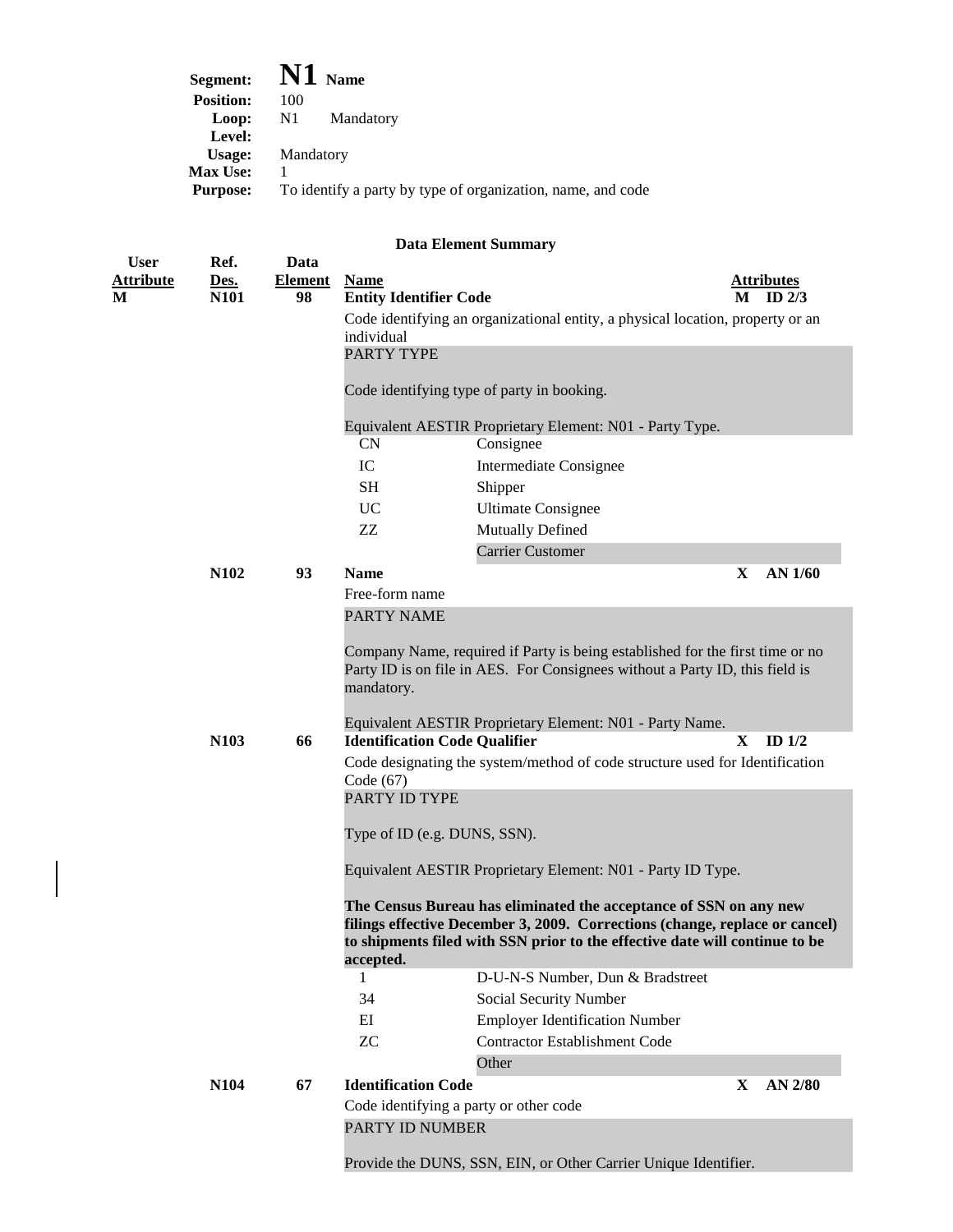|                 |                  |     | Equivalent AESTIR Proprietary Element: N01 - Party ID Number.                                                                                                                                                                                |          |          |  |  |
|-----------------|------------------|-----|----------------------------------------------------------------------------------------------------------------------------------------------------------------------------------------------------------------------------------------------|----------|----------|--|--|
|                 |                  |     | The Census Bureau has eliminated the acceptance of SSN on any new<br>filings effective December 3, 2009. Corrections (change, replace or cancel)<br>to shipments filed with SSN prior to the effective date will continue to be<br>accepted. |          |          |  |  |
| <b>Not Used</b> | N <sub>105</sub> | 706 | <b>Entity Relationship Code</b>                                                                                                                                                                                                              | O        | $ID$ 2/2 |  |  |
|                 |                  |     | Code describing entity relationship                                                                                                                                                                                                          |          |          |  |  |
| <b>Not Used</b> | N <sub>106</sub> | 98  | <b>Entity Identifier Code</b>                                                                                                                                                                                                                | $\Omega$ | $ID$ 2/3 |  |  |
|                 |                  |     | Code identifying an organizational entity, a physical location, property or an<br>individual                                                                                                                                                 |          |          |  |  |

**College**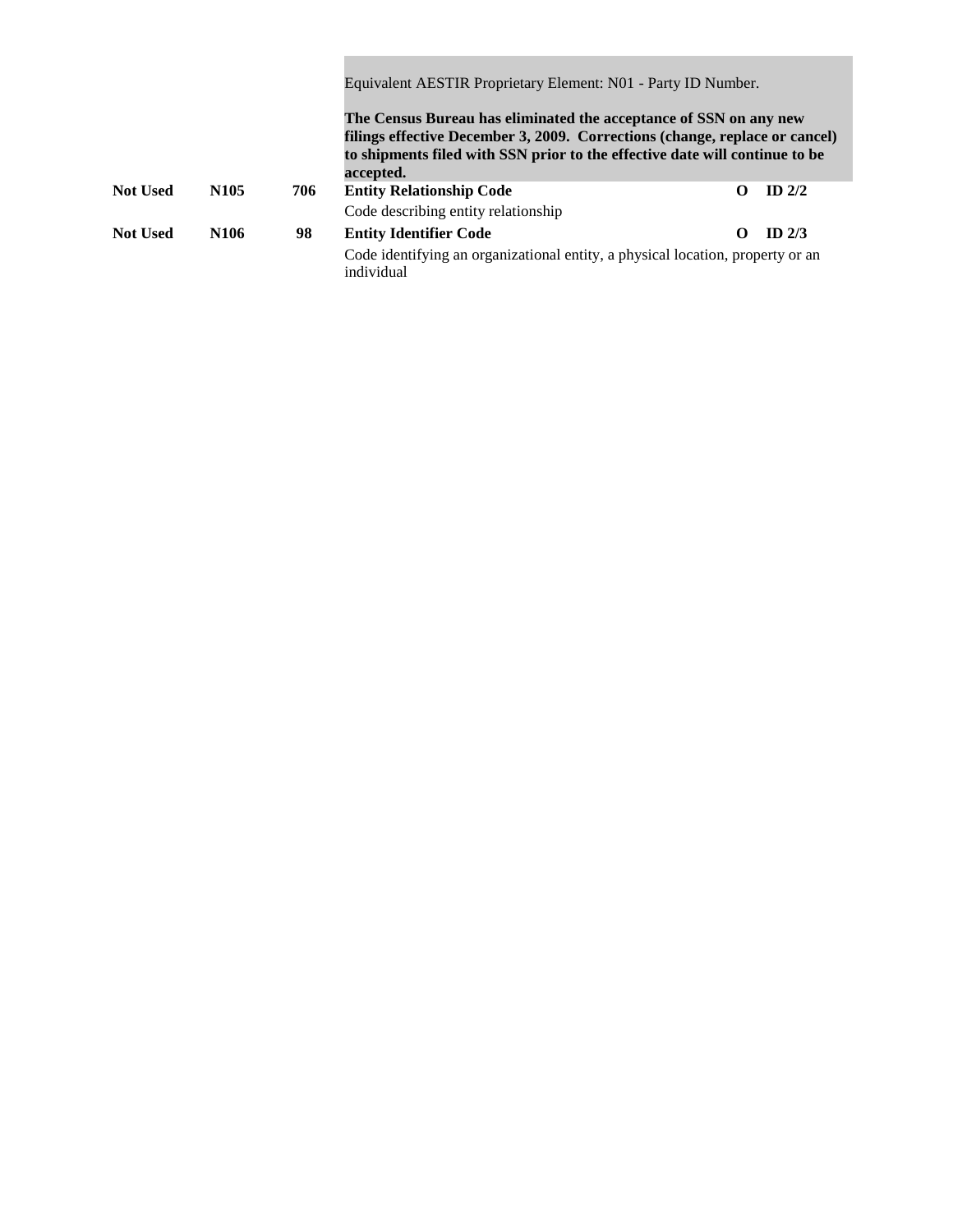|                  | Segment:<br>Position:<br>Loop:<br>Level:<br><b>Usage:</b><br>Max Use:<br><b>Purpose:</b><br>Notes: | 110<br>N1<br>Optional<br>2 | N3 Address Information<br>Mandatory<br>To specify the location of the named party<br>Send only one N3 record for an N1 record. |                                    |
|------------------|----------------------------------------------------------------------------------------------------|----------------------------|--------------------------------------------------------------------------------------------------------------------------------|------------------------------------|
|                  |                                                                                                    |                            |                                                                                                                                |                                    |
|                  |                                                                                                    |                            | <b>Data Element Summary</b>                                                                                                    |                                    |
| <b>User</b>      | Ref.                                                                                               | Data                       |                                                                                                                                |                                    |
| <u>Attribute</u> | Des.                                                                                               | <b>Element</b><br>166      | <b>Name</b><br><b>Address Information</b>                                                                                      | <b>Attributes</b><br>$C$ AN $1/55$ |
|                  | N301                                                                                               |                            | Address information                                                                                                            |                                    |
|                  |                                                                                                    |                            |                                                                                                                                |                                    |
|                  |                                                                                                    |                            | <b>MAILING ADDRESS, LINE 1</b>                                                                                                 |                                    |
|                  |                                                                                                    |                            | Mailing Address Line 1, required if Party is being established for the first time                                              |                                    |
|                  |                                                                                                    |                            | or if no Party ID is on file in AES. This applies to all parties.                                                              |                                    |
|                  |                                                                                                    |                            | Equivalent AESTIR Proprietary Element: N02 - Address, Line 1.                                                                  |                                    |
|                  | N302                                                                                               | 166                        | <b>Address Information</b>                                                                                                     | AN 1/55<br>O                       |
|                  |                                                                                                    |                            | Address information                                                                                                            |                                    |
|                  |                                                                                                    |                            | <b>MAILING ADDRESS, LINE 2</b>                                                                                                 |                                    |
|                  |                                                                                                    |                            |                                                                                                                                |                                    |
|                  |                                                                                                    |                            | Additional Address Line 2.                                                                                                     |                                    |
|                  |                                                                                                    |                            | Equivalent AESTIR Proprietary Element: N02 - Address, Line 2.                                                                  |                                    |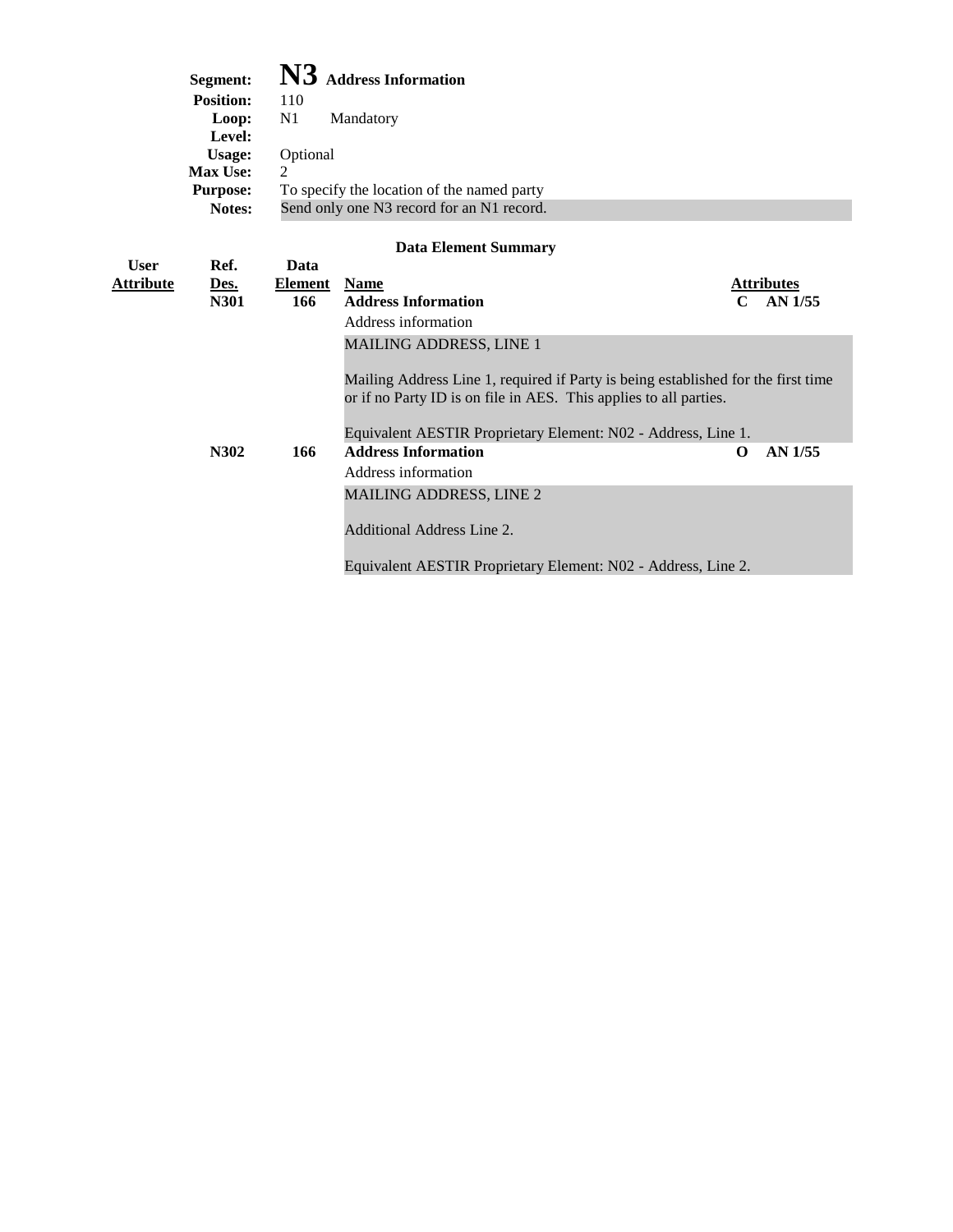| Segment:         | N4 Geographic Location                             |
|------------------|----------------------------------------------------|
| <b>Position:</b> | 120                                                |
| Loop:            | $\mathbf{N}1$<br>Mandatory                         |
| Level:           |                                                    |
| Usage:           | Optional                                           |
| <b>Max Use:</b>  |                                                    |
| <b>Purpose:</b>  | To specify the geographic place of the named party |
|                  |                                                    |

| <b>User</b>                                                                                                                                                                                                                                                           | Ref.         | Data                 |                                                                                                                                                                                                                                                                                                                                     |          |                                |
|-----------------------------------------------------------------------------------------------------------------------------------------------------------------------------------------------------------------------------------------------------------------------|--------------|----------------------|-------------------------------------------------------------------------------------------------------------------------------------------------------------------------------------------------------------------------------------------------------------------------------------------------------------------------------------|----------|--------------------------------|
| <b>Attribute</b>                                                                                                                                                                                                                                                      | Des.<br>N401 | <b>Element</b><br>19 | <b>Name</b><br><b>City Name</b>                                                                                                                                                                                                                                                                                                     | $\Omega$ | <b>Attributes</b><br>$AN$ 2/30 |
|                                                                                                                                                                                                                                                                       |              |                      | Free-form text for city name                                                                                                                                                                                                                                                                                                        |          |                                |
|                                                                                                                                                                                                                                                                       |              |                      | <b>CITY</b>                                                                                                                                                                                                                                                                                                                         |          |                                |
|                                                                                                                                                                                                                                                                       |              |                      |                                                                                                                                                                                                                                                                                                                                     |          |                                |
|                                                                                                                                                                                                                                                                       |              |                      | Mailing City, required if party is being established for the first time or no party<br>ID is on file in AES. This applies to all parties.                                                                                                                                                                                           |          |                                |
|                                                                                                                                                                                                                                                                       |              |                      | Equivalent AESTIR Proprietary Element: N03 - City.                                                                                                                                                                                                                                                                                  |          |                                |
|                                                                                                                                                                                                                                                                       | N402         | 156                  | <b>State or Province Code</b>                                                                                                                                                                                                                                                                                                       | O        | ID $2/2$                       |
|                                                                                                                                                                                                                                                                       |              |                      | Code (Standard State/Province) as defined by appropriate government agency                                                                                                                                                                                                                                                          |          |                                |
|                                                                                                                                                                                                                                                                       |              |                      | <b>STATE</b>                                                                                                                                                                                                                                                                                                                        |          |                                |
|                                                                                                                                                                                                                                                                       |              |                      | U.S. State abbreviation or foreign state name. For both EB and XI<br>applications, required for Shipper or Carrier Customer when COUNTRY code<br>is US, MX or CA if the Party ID Number and the Party ID Type do not exist in<br>AES or are not provided. Optional for Consignee, Ultimate Consignee and<br>Intermediate Consignee. |          |                                |
|                                                                                                                                                                                                                                                                       |              |                      |                                                                                                                                                                                                                                                                                                                                     |          |                                |
|                                                                                                                                                                                                                                                                       |              |                      | For both EB and XI applications, for Shipper, Carrier Customer, Consignee,<br>Ultimate Consignee and Intermediate Consignee, STATE must be a valid                                                                                                                                                                                  |          |                                |
|                                                                                                                                                                                                                                                                       |              |                      | STATE code when COUNTRY code is US, MX or CA.                                                                                                                                                                                                                                                                                       |          |                                |
|                                                                                                                                                                                                                                                                       |              |                      |                                                                                                                                                                                                                                                                                                                                     |          |                                |
|                                                                                                                                                                                                                                                                       | N403         | 116                  | Equivalent AESTIR Proprietary Element: N03 - State.<br><b>Postal Code</b>                                                                                                                                                                                                                                                           | O        | ID 3/15                        |
|                                                                                                                                                                                                                                                                       |              |                      | Code defining international postal zone code excluding punctuation and blanks                                                                                                                                                                                                                                                       |          |                                |
|                                                                                                                                                                                                                                                                       |              |                      | (zip code for United States)<br>POSTAL CODE                                                                                                                                                                                                                                                                                         |          |                                |
|                                                                                                                                                                                                                                                                       |              |                      |                                                                                                                                                                                                                                                                                                                                     |          |                                |
|                                                                                                                                                                                                                                                                       |              |                      | Zip Code.                                                                                                                                                                                                                                                                                                                           |          |                                |
| For both EB and XI applications, required for Shipper, Carrier Customer when<br>COUNTRY code is US if the Party ID Number and the Party ID Type do not<br>exist in AES or are not provided. Optional for Consignee, Ultimate Consignee<br>and Intermediate Consignee. |              |                      |                                                                                                                                                                                                                                                                                                                                     |          |                                |
|                                                                                                                                                                                                                                                                       |              |                      | Equivalent AESTIR Proprietary Element: N03 - Postal Code.                                                                                                                                                                                                                                                                           |          |                                |
|                                                                                                                                                                                                                                                                       | N404         | 26                   | <b>Country Code</b>                                                                                                                                                                                                                                                                                                                 | $\bf{0}$ | ID $2/3$                       |
|                                                                                                                                                                                                                                                                       |              |                      | Code identifying the country                                                                                                                                                                                                                                                                                                        |          |                                |
|                                                                                                                                                                                                                                                                       |              |                      | <b>COUNTRY CODE</b>                                                                                                                                                                                                                                                                                                                 |          |                                |
|                                                                                                                                                                                                                                                                       |              |                      | ISO Country code. For both EB and XI applications, required for Shipper,<br>Carrier Customer, Consignee, Ultimate Consignee and Intermediate Consignee<br>if the Party ID Number and the Party ID Type do not exist in AES or are not<br>provided.                                                                                  |          |                                |
|                                                                                                                                                                                                                                                                       |              |                      | For both EB and XI applications, for Shipper, Carrier Customer, Consignee,<br>Ultimate Consignee or Intermediate Consignee, the COUNTRY code must be a<br>valid ISO country code.                                                                                                                                                   |          |                                |
|                                                                                                                                                                                                                                                                       |              |                      |                                                                                                                                                                                                                                                                                                                                     |          |                                |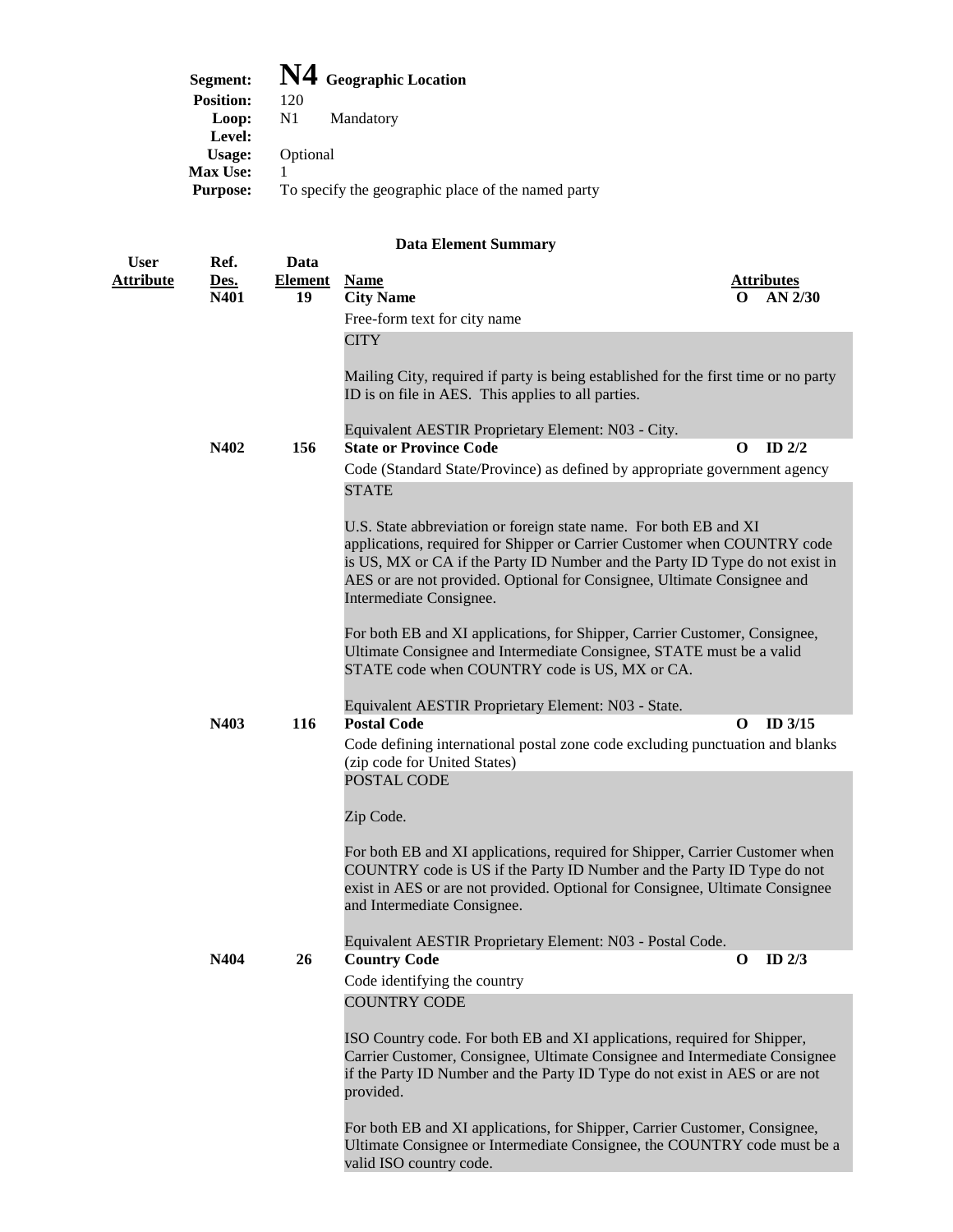|                 |      |     | Equivalent AESTIR Proprietary Element: N03 - Country. |                   |          |
|-----------------|------|-----|-------------------------------------------------------|-------------------|----------|
| <b>Not Used</b> | N405 | 309 | <b>Location Qualifier</b>                             |                   | ID $1/2$ |
|                 |      |     | Code identifying type of location                     |                   |          |
| <b>Not Used</b> | N406 | 310 | <b>Location Identifier</b>                            | $\mathbf{\Omega}$ | AN 1/30  |
|                 |      |     | Code which identifies a specific location             |                   |          |

and the control of the control of the control of the control of the control of the control of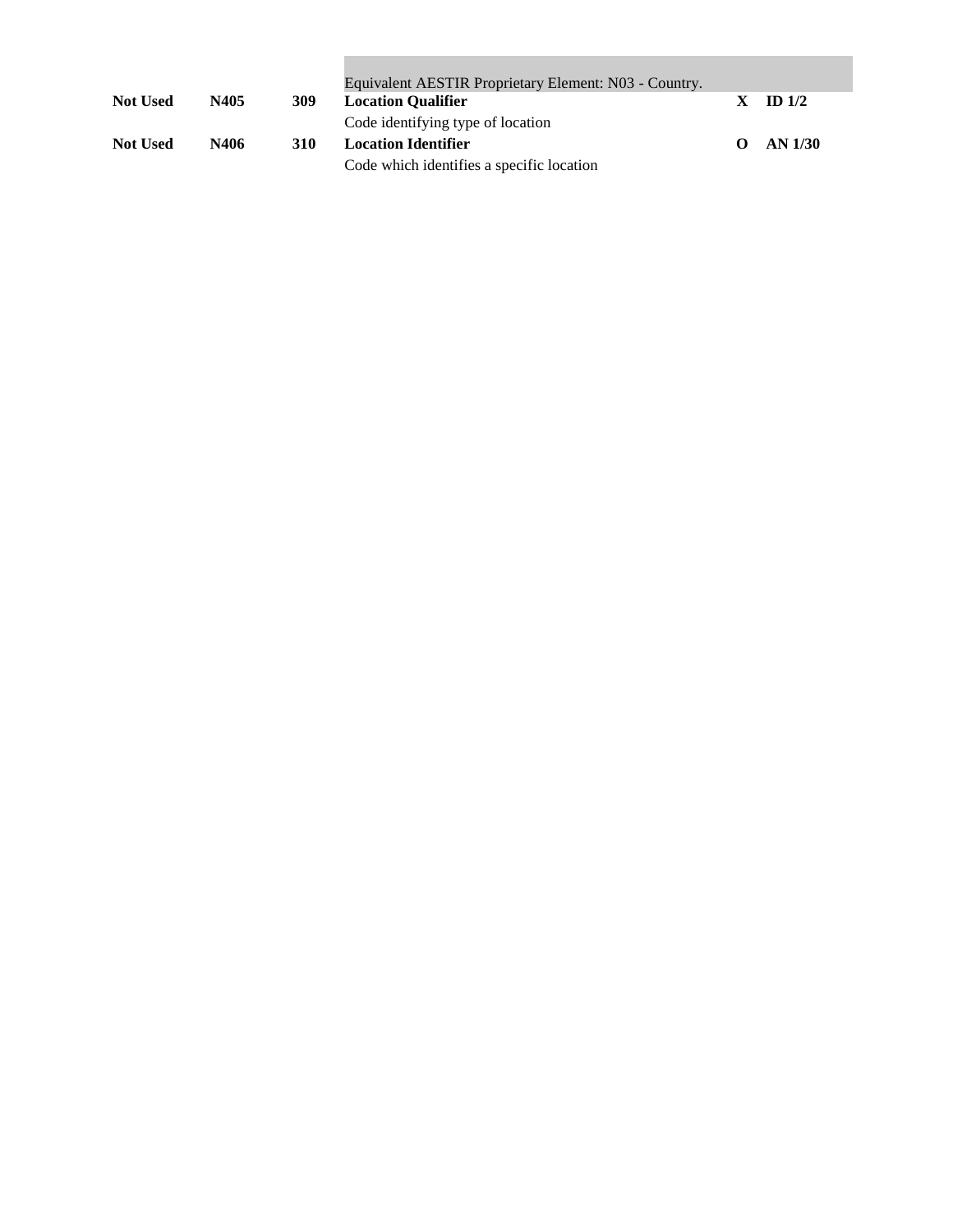| Segment:         | $\mathbf{PER}$ Administrative Communications Contact                                    |
|------------------|-----------------------------------------------------------------------------------------|
| <b>Position:</b> | 125                                                                                     |
|                  | Loop: N1 Mandatory                                                                      |
| Level:           |                                                                                         |
| Usage:           | Optional                                                                                |
| <b>Max Use:</b>  |                                                                                         |
| <b>Purpose:</b>  | To identify a person or office to whom administrative communications should be directed |

| <b>User</b>      | Ref.         | Data           |                                                                                                                                                                                                                                                                                                    |                                                                                                                                                                                                                                          |                   |  |  |  |
|------------------|--------------|----------------|----------------------------------------------------------------------------------------------------------------------------------------------------------------------------------------------------------------------------------------------------------------------------------------------------|------------------------------------------------------------------------------------------------------------------------------------------------------------------------------------------------------------------------------------------|-------------------|--|--|--|
| <b>Attribute</b> | Des.         | <b>Element</b> | <b>Name</b>                                                                                                                                                                                                                                                                                        |                                                                                                                                                                                                                                          | Attributes        |  |  |  |
|                  | <b>PER01</b> | 366            | <b>Contact Function Code</b>                                                                                                                                                                                                                                                                       |                                                                                                                                                                                                                                          | ID <sub>2/2</sub> |  |  |  |
|                  |              |                | Code identifying the major duty or responsibility of the person or group named                                                                                                                                                                                                                     |                                                                                                                                                                                                                                          |                   |  |  |  |
|                  |              |                | <b>CONTACT CODE</b>                                                                                                                                                                                                                                                                                |                                                                                                                                                                                                                                          |                   |  |  |  |
|                  |              |                | Enter "CN" to identify Party's contact information as "General Contact."                                                                                                                                                                                                                           |                                                                                                                                                                                                                                          |                   |  |  |  |
|                  | <b>PER02</b> | 93             | <b>Name</b>                                                                                                                                                                                                                                                                                        | AN $1/60$<br>C                                                                                                                                                                                                                           |                   |  |  |  |
|                  |              |                | Free-form name                                                                                                                                                                                                                                                                                     |                                                                                                                                                                                                                                          |                   |  |  |  |
|                  |              |                | <b>CONTACT PARTY</b>                                                                                                                                                                                                                                                                               |                                                                                                                                                                                                                                          |                   |  |  |  |
|                  |              |                | Contact Party's Name or Title, required if Party is being established for the<br>first time or no Party ID is on file in AES. This applies to shippers and carrier<br>customers only. Provide contact first name (positions 1 - 13), SPACE (position<br>14), and last name (positions $15 - 34$ ). |                                                                                                                                                                                                                                          |                   |  |  |  |
|                  |              |                | Equivalent AESTIR Proprietary Elements: N01 - Contact First Name; N01 -<br>Contact Last Name.                                                                                                                                                                                                      |                                                                                                                                                                                                                                          |                   |  |  |  |
|                  | <b>PER03</b> | 365            | <b>Communication Number Qualifier</b>                                                                                                                                                                                                                                                              | C                                                                                                                                                                                                                                        | ID $2/2$          |  |  |  |
|                  |              |                | Code identifying the type of communication number                                                                                                                                                                                                                                                  |                                                                                                                                                                                                                                          |                   |  |  |  |
|                  |              |                | <b>COMMUNICATIONS QUALIFIER</b>                                                                                                                                                                                                                                                                    |                                                                                                                                                                                                                                          |                   |  |  |  |
|                  |              |                |                                                                                                                                                                                                                                                                                                    |                                                                                                                                                                                                                                          |                   |  |  |  |
|                  |              |                | Enter "TE" for Party's contact phone number.                                                                                                                                                                                                                                                       |                                                                                                                                                                                                                                          |                   |  |  |  |
|                  | <b>PER04</b> | 364            | <b>Communication Number</b>                                                                                                                                                                                                                                                                        | C                                                                                                                                                                                                                                        | <b>AN 1/80</b>    |  |  |  |
|                  |              |                | Complete communications number including country or area code when<br>applicable                                                                                                                                                                                                                   |                                                                                                                                                                                                                                          |                   |  |  |  |
|                  |              |                | <b>CONTACT TELEPHONE NUMBER</b>                                                                                                                                                                                                                                                                    |                                                                                                                                                                                                                                          |                   |  |  |  |
|                  |              |                |                                                                                                                                                                                                                                                                                                    |                                                                                                                                                                                                                                          |                   |  |  |  |
|                  |              |                | spaces or dashes and left justify.                                                                                                                                                                                                                                                                 | Contact Party's Phone, required if Party is being established for the first time or<br>if no Party ID is on file in AES. For 1-800 numbers provide 11 numbers<br>without spaces or dashes. For other numbers, provide 10 numbers without |                   |  |  |  |
|                  |              |                |                                                                                                                                                                                                                                                                                                    |                                                                                                                                                                                                                                          |                   |  |  |  |
|                  |              |                | Equivalent AESTIR Proprietary Element: N02 - Contact Phone.                                                                                                                                                                                                                                        |                                                                                                                                                                                                                                          |                   |  |  |  |
| <b>Not Used</b>  | <b>PER05</b> | 365            | <b>Communication Number Qualifier</b>                                                                                                                                                                                                                                                              | X                                                                                                                                                                                                                                        | ID $2/2$          |  |  |  |
|                  |              |                | Code identifying the type of communication number                                                                                                                                                                                                                                                  |                                                                                                                                                                                                                                          |                   |  |  |  |
| <b>Not Used</b>  | <b>PER06</b> | 364            | <b>Communication Number</b>                                                                                                                                                                                                                                                                        | $\mathbf X$                                                                                                                                                                                                                              | <b>AN 1/80</b>    |  |  |  |
|                  |              |                | Complete communications number including country or area code when<br>applicable                                                                                                                                                                                                                   |                                                                                                                                                                                                                                          |                   |  |  |  |
| <b>Not Used</b>  | <b>PER07</b> | 365            | <b>Communication Number Qualifier</b>                                                                                                                                                                                                                                                              | X                                                                                                                                                                                                                                        | ID $2/2$          |  |  |  |
|                  |              |                | Code identifying the type of communication number                                                                                                                                                                                                                                                  |                                                                                                                                                                                                                                          |                   |  |  |  |
| <b>Not Used</b>  | <b>PER08</b> | 364            | <b>Communication Number</b>                                                                                                                                                                                                                                                                        | X                                                                                                                                                                                                                                        | <b>AN 1/80</b>    |  |  |  |
|                  |              |                | Complete communications number including country or area code when                                                                                                                                                                                                                                 |                                                                                                                                                                                                                                          |                   |  |  |  |
|                  |              |                | applicable                                                                                                                                                                                                                                                                                         |                                                                                                                                                                                                                                          |                   |  |  |  |
| <b>Not Used</b>  | <b>PER09</b> | 443            | <b>Contact Inquiry Reference</b>                                                                                                                                                                                                                                                                   | $\mathbf 0$                                                                                                                                                                                                                              | AN 1/20           |  |  |  |
|                  |              |                | Additional reference number or description to clarify a contact number                                                                                                                                                                                                                             |                                                                                                                                                                                                                                          |                   |  |  |  |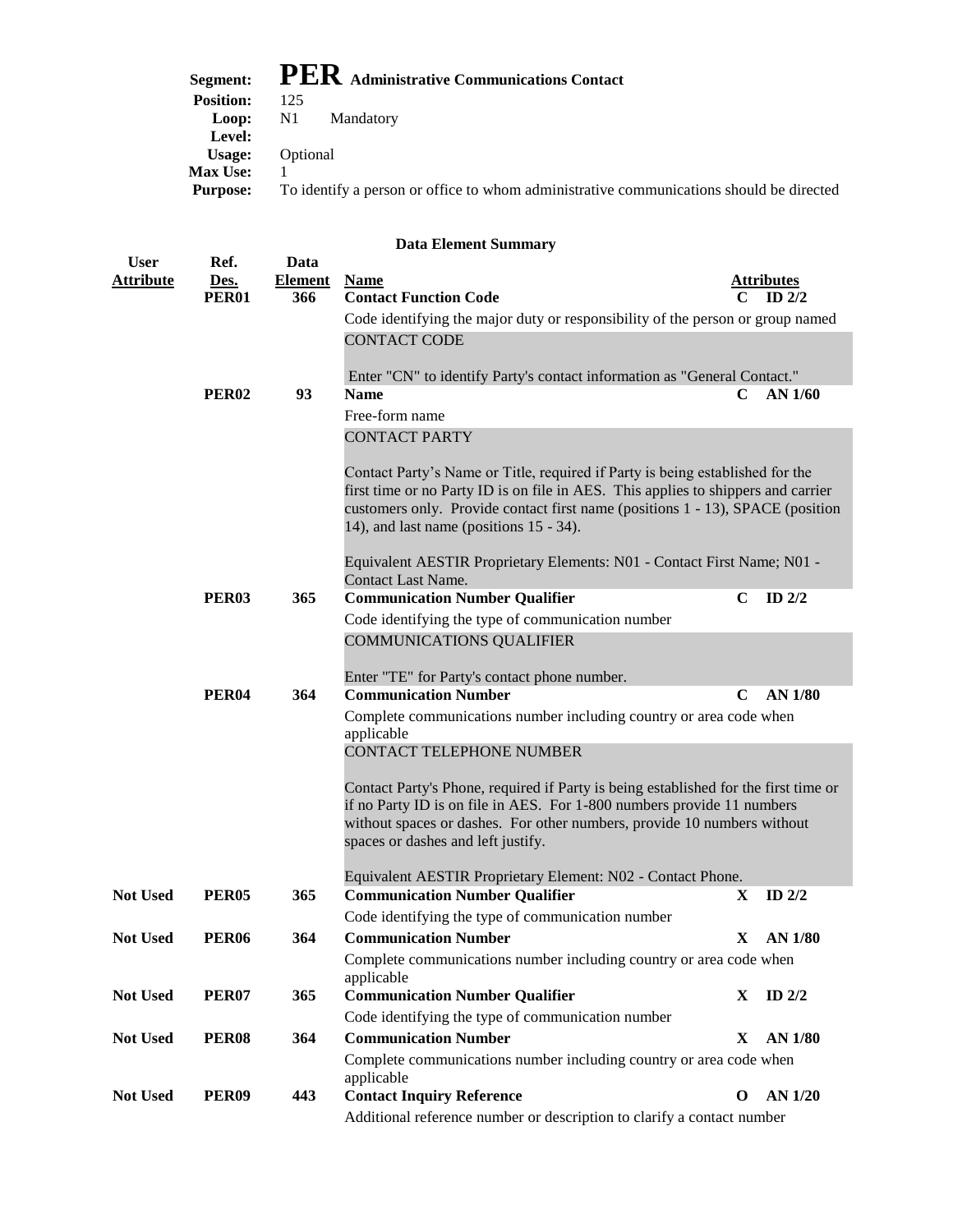### **Segment: VID Conveyance Identification**

| $\sim$           |                                             |
|------------------|---------------------------------------------|
| <b>Position:</b> | 150                                         |
| Loop:            | VID<br>Optional (Must Use)                  |
| Level:           |                                             |
| Usage:           | Optional (Must Use)                         |
| <b>Max Use:</b>  |                                             |
| <b>Purpose:</b>  | To identify a conveyance and its attributes |
| Notes:           | Send only one VID record for an M11 record. |
|                  |                                             |

| <b>User</b>      | Ref.              | Data           |                                                                                                                                                                   |             |                   |
|------------------|-------------------|----------------|-------------------------------------------------------------------------------------------------------------------------------------------------------------------|-------------|-------------------|
| <b>Attribute</b> | Des.              | <b>Element</b> | <b>Name</b>                                                                                                                                                       |             | <b>Attributes</b> |
| <b>Not Used</b>  | VID01             | 40             | <b>Equipment Description Code</b>                                                                                                                                 | C           | ID $2/2$          |
|                  |                   |                | Code identifying type of equipment used for shipment                                                                                                              |             |                   |
| <b>Not Used</b>  | <b>VID02</b>      | 206            | <b>Equipment Initial</b>                                                                                                                                          | O           | <b>AN 1/4</b>     |
|                  |                   |                | Prefix or alphabetic part of an equipment unit's identifying number                                                                                               |             |                   |
| <b>Not Used</b>  | <b>VID03</b>      | 207            | <b>Equipment Number</b>                                                                                                                                           | $\mathbf C$ | AN 1/10           |
|                  |                   |                | Sequencing or serial part of an equipment unit's identifying number (pure                                                                                         |             |                   |
|                  |                   |                | numeric form for equipment number is preferred)                                                                                                                   |             |                   |
| <b>Not Used</b>  | <b>VID04</b>      | 225            | <b>Seal Number</b>                                                                                                                                                | O           | AN 2/15           |
|                  |                   |                | Unique number on seal used to close a shipment                                                                                                                    |             |                   |
| <b>Not Used</b>  | VID <sub>05</sub> | 225            | <b>Seal Number</b>                                                                                                                                                | $\mathbf 0$ | AN 2/15           |
|                  |                   |                | Unique number on seal used to close a shipment                                                                                                                    |             |                   |
| M/U              | VID <sub>06</sub> | 567            | <b>Equipment Length</b>                                                                                                                                           | O           | N04/5             |
|                  |                   |                | Length (in feet and inches) of equipment ordered or used to transport shipment<br>(The format is FFFII where FFF is feet and II is inches; the range for II is 00 |             |                   |
|                  |                   |                | through 11)                                                                                                                                                       |             |                   |
|                  |                   |                | CONTAINER/EQUIPMENT LENGTH                                                                                                                                        |             |                   |
|                  |                   |                |                                                                                                                                                                   |             |                   |
|                  |                   |                | Length (in feet and inches) of the container.                                                                                                                     |             |                   |
|                  |                   |                | Equivalent Proprietary Element: B03 - Container/Equipment Length.                                                                                                 |             |                   |
| <b>Not Used</b>  | VID07             | 65             | Height                                                                                                                                                            | 0           | R1/8              |
|                  |                   |                | Vertical dimension of an object measured when the object is in the upright                                                                                        |             |                   |
|                  |                   |                | position                                                                                                                                                          |             |                   |
| <b>Not Used</b>  | VID <sub>08</sub> | 189            | Width                                                                                                                                                             | O           | R <sub>1/8</sub>  |
|                  |                   |                | Shorter measurement of the two horizontal dimensions measured with the                                                                                            |             |                   |
|                  | <b>VID09</b>      | 24             | object in the upright position                                                                                                                                    | O           | $ID$ 4/4          |
| M/U              |                   |                | <b>Equipment Type</b>                                                                                                                                             |             |                   |
|                  |                   |                | Code identifying equipment type<br>CONTAINER/EQUIPMENT TYPE CODE                                                                                                  |             |                   |
|                  |                   |                |                                                                                                                                                                   |             |                   |
|                  |                   |                | Code identifying the equipment type. See AESTIR Appendix P for a list of<br>codes.                                                                                |             |                   |
|                  |                   |                |                                                                                                                                                                   |             |                   |
|                  |                   |                | Equivalent Proprietary Element: B03 - Container/Equipment Type.                                                                                                   |             |                   |
| <b>Not Used</b>  | VID10             | 322            | <b>Load/Empty Status Code</b>                                                                                                                                     | O           | ID <sub>1/1</sub> |
|                  |                   |                | Code which specifies the loaded condition of transportation equipment                                                                                             |             |                   |
|                  | <b>VID11</b>      | 56             | <b>Type of Service Code</b>                                                                                                                                       | O           | ID $2/2$          |
|                  |                   |                | Code specifying extent of transportation service requested                                                                                                        |             |                   |
|                  |                   |                | TYPE OF SERVICE CODE                                                                                                                                              |             |                   |
|                  |                   |                |                                                                                                                                                                   |             |                   |
|                  |                   |                | Code specifying extent of transportation service requested. See AESTIR Part<br>III, Appendix G for the list of Type of Service codes.                             |             |                   |
|                  |                   |                |                                                                                                                                                                   |             |                   |
|                  |                   |                | Equivalent Proprietary Element: B02 - Type of Service.                                                                                                            |             |                   |
|                  | <b>VID12</b>      | 310            | <b>Location Identifier</b>                                                                                                                                        | O           | AN 1/30           |
|                  |                   |                |                                                                                                                                                                   |             |                   |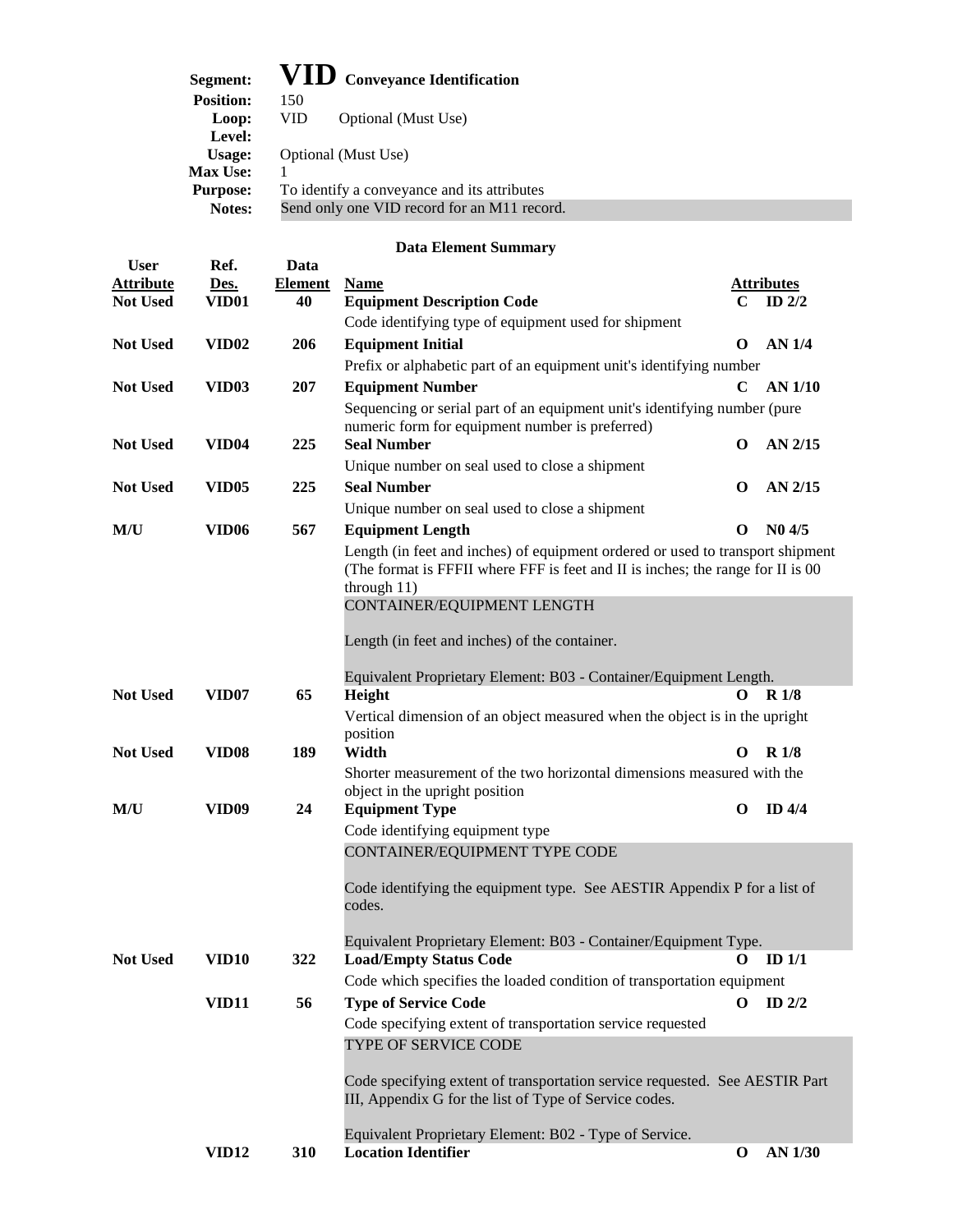Code which identifies a specific location PLACE OF RECEIPT CITY NAME

A valid city name for place of receipt by carrier must be provided for Bookings.

Equivalent Proprietary Element: B03 - City Name for Place of Receipt. **VID13 140 Standard Carrier Alpha Code O ID 2/4** Standard Carrier Alpha Code PLACE OF RECEIPT STATE CODE

Provide U.S. state code abbreviation. Required if city name for place of receipt is provided.

Equivalent Proprietary Element: B03 - State.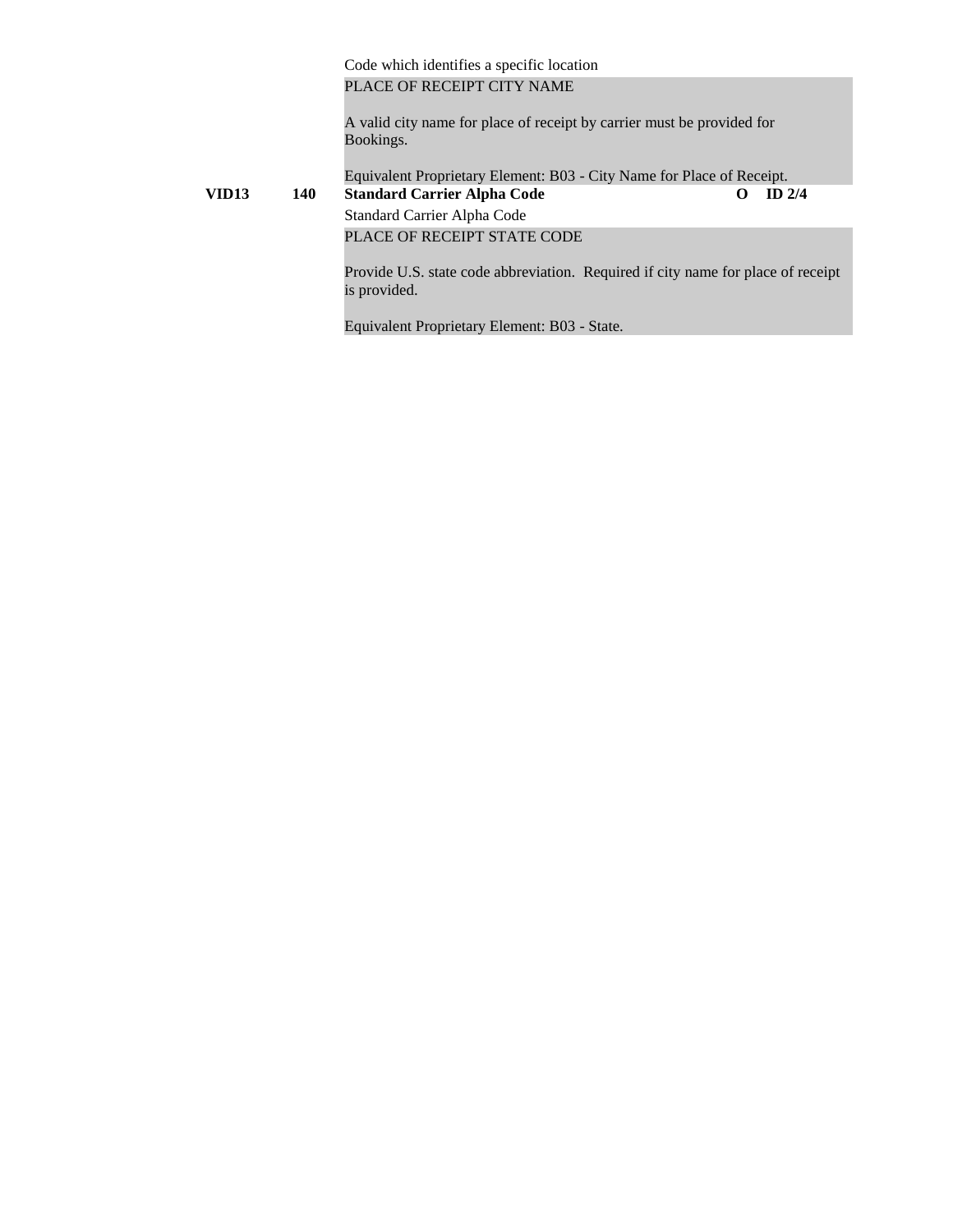| Segment:         | <b>VC</b> Motor Vehicle Control                      |
|------------------|------------------------------------------------------|
| <b>Position:</b> | 155                                                  |
| Loop:            | VID.<br>Optional (Must Use)                          |
| Level:           |                                                      |
| Usage:           | Optional                                             |
| <b>Max Use:</b>  | 21                                                   |
| <b>Purpose:</b>  | To define motor vehicle identification and logistics |
| Notes:           | Provide VIN numbers for vehicles being shipped.      |

| <b>User</b>      | Ref.        | Data           |                                                                                                                                                                               |             |                   |
|------------------|-------------|----------------|-------------------------------------------------------------------------------------------------------------------------------------------------------------------------------|-------------|-------------------|
| <b>Attribute</b> | Des.        | <b>Element</b> | <b>Name</b>                                                                                                                                                                   |             | <b>Attributes</b> |
| M                | <b>VC01</b> | 539            | <b>Vehicle Identification Number</b>                                                                                                                                          | М           | $AN$ 1/25         |
|                  |             |                | Unique identification number stamped on the vehicle by the manufacturer                                                                                                       |             |                   |
|                  |             |                | <b>VIN</b>                                                                                                                                                                    |             |                   |
|                  |             |                | The unique vehicle identification number stamped on a vehicle by the<br>manufacturer.                                                                                         |             |                   |
|                  |             |                | Equivalent AESTIR Proprietary Element: C02 - VIN.                                                                                                                             |             |                   |
| <b>Not Used</b>  | <b>VC02</b> | 836            | <b>Vehicle Deck Position Code</b>                                                                                                                                             | O           | $ID$ $2/2$        |
|                  |             |                | Code to identify the specific position of a vehicle on multi-level equipment;                                                                                                 |             |                   |
|                  |             |                | when dealing with rail cars the front end will be defined as that end of the rail<br>car which the vehicle faces                                                              |             |                   |
| <b>Not Used</b>  | <b>VC03</b> | 837            | <b>Vehicle Type Code</b>                                                                                                                                                      | $\mathbf 0$ | $ID$ $1/1$        |
|                  |             |                | Vehicle Type Code for freight rate and claims purposes                                                                                                                        |             |                   |
| <b>Not Used</b>  | <b>VC04</b> | 838            | <b>Dealer Code</b>                                                                                                                                                            | O           | AN 2/9            |
|                  |             |                | A code assigned by a manufacturer to identify their dealers                                                                                                                   |             |                   |
| <b>Not Used</b>  | <b>VC05</b> | $\mathbf{1}$   | <b>Route Code</b>                                                                                                                                                             | $\Omega$    | AN 1/13           |
|                  |             |                | Mutually defined route code                                                                                                                                                   |             |                   |
| <b>Not Used</b>  | <b>VC06</b> | 839            | <b>Bay Location</b>                                                                                                                                                           | $\Omega$    | <b>AN 1/6</b>     |
|                  |             |                | Location where the releasing agent placed the motor vehicle                                                                                                                   |             |                   |
| <b>Not Used</b>  | <b>VC07</b> | 833            | <b>Automotive Manufacturers Code</b>                                                                                                                                          | O           | ID $2/2$          |
|                  |             |                | Code (ARR) used to identify vehicle manufacturer                                                                                                                              |             |                   |
| <b>Not Used</b>  | <b>VC08</b> | 308            | <b>Damage Exception Indicator</b>                                                                                                                                             | O           | ID $1/1$          |
|                  |             |                | Code to indicate whether damage is being reported to a vehicle in this<br>transaction set                                                                                     |             |                   |
| <b>Not Used</b>  | <b>VC09</b> | 835            | <b>Supplemental Inspection Code</b>                                                                                                                                           | O           | ID <sub>1/1</sub> |
|                  |             |                | A code to indicate a supplemental inspection                                                                                                                                  |             |                   |
| <b>Not Used</b>  | <b>VC10</b> | 583            | <b>Factory Car Order Number</b>                                                                                                                                               | $\Omega$    | AN $6/10$         |
|                  |             |                | This number to be supplied by the shipper for Canadian customer requirements<br>at border points for all finished motor vehicles exported to the United States<br>from Canada |             |                   |
| <b>Not Used</b>  | <b>VC11</b> | 877            | <b>Vessel Stowage Location</b>                                                                                                                                                | $\mathbf 0$ | AN 1/12           |
|                  |             |                | Location of cargo stowed on board an ocean vessel                                                                                                                             |             |                   |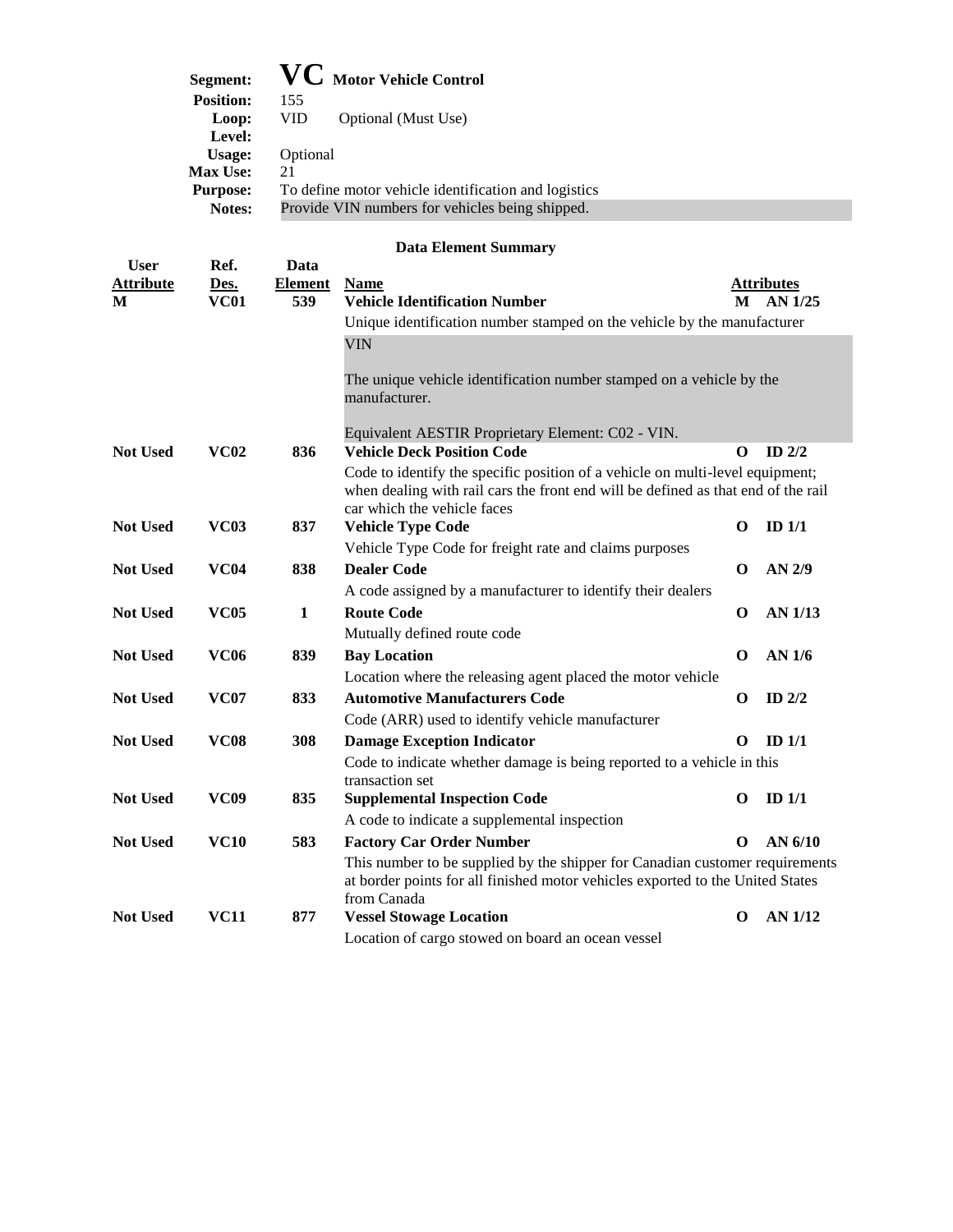| Segment:         | $\mathbf{N10}\,$ Quantity and Description                                                                                                |
|------------------|------------------------------------------------------------------------------------------------------------------------------------------|
| <b>Position:</b> | 160                                                                                                                                      |
| Loop:            | N <sub>10</sub><br>Optional                                                                                                              |
| Level:           |                                                                                                                                          |
| Usage:           | Optional                                                                                                                                 |
| <b>Max Use:</b>  |                                                                                                                                          |
| <b>Purpose:</b>  | To indicate line item quantity, description, marks and numbers, commodity code, weight,<br>and Customs and Border Protection (CBP) value |
| Notes:           | Send only one N10 record for a VID record.                                                                                               |

| <b>User</b>             | Ref.              | Data                  |                                                                                 |              |                             |
|-------------------------|-------------------|-----------------------|---------------------------------------------------------------------------------|--------------|-----------------------------|
| <b>Attribute</b><br>M/U | Des.<br>N1001     | <b>Element</b><br>380 | <b>Name</b><br>Quantity                                                         | C            | <b>Attributes</b><br>R 1/15 |
|                         |                   |                       | Numeric value of quantity                                                       |              |                             |
|                         |                   |                       | PIECE COUNT                                                                     |              |                             |
|                         |                   |                       |                                                                                 |              |                             |
|                         |                   |                       | A value representing the total number of pieces in the container being          |              |                             |
|                         |                   |                       | described. This is the number of the smallest exterior package units. A carton, |              |                             |
|                         |                   |                       | box, bag or crates are examples of smallest exterior packaging; a pallet and    |              |                             |
|                         |                   |                       | container are not.                                                              |              |                             |
|                         |                   |                       | Equivalent AESTIR Proprietary Element: D01 - Piece Count.                       |              |                             |
| M/U                     | N1002             | 369                   | <b>Free-form Description</b>                                                    | $\mathbf{o}$ | AN 1/45                     |
|                         |                   |                       | Free-form descriptive text                                                      |              |                             |
|                         |                   |                       | <b>CARGO DESCRIPTION</b>                                                        |              |                             |
|                         |                   |                       |                                                                                 |              |                             |
|                         |                   |                       | A description of the cargo. Send only one description line per Booking.         |              |                             |
|                         |                   |                       | Equivalent AESTIR Proprietary Element: D01 - Description.                       |              |                             |
| <b>Not Used</b>         | N1003             | 87                    | <b>Marks and Numbers</b>                                                        | $\mathbf 0$  | <b>AN 1/48</b>              |
|                         |                   |                       | Marks and numbers used to identify a shipment or parts of a shipment            |              |                             |
| <b>Not Used</b>         | N1004             | 23                    | <b>Commodity Code Qualifier</b>                                                 | $\mathbf{X}$ | $ID$ $1/1$                  |
|                         |                   |                       | Code identifying the commodity coding system used for Commodity Code            |              |                             |
| M/U                     | N1005             | 22                    | <b>Commodity Code</b>                                                           | $\mathbf 0$  | AN 1/30                     |
|                         |                   |                       | Code describing a commodity or group of commodities                             |              |                             |
|                         |                   |                       | <b>LINE IDENTIFIER</b>                                                          |              |                             |
|                         |                   |                       |                                                                                 |              |                             |
|                         |                   |                       | Line identifier for each line of description. Send only one line for a Booking. |              |                             |
|                         |                   |                       | Equivalent AESTIR Proprietary Element: D01 - Line Number.                       |              |                             |
| <b>Not Used</b>         | N <sub>1006</sub> | 602                   | <b>Customs and Border Protection (CBP) Shipment Value</b>                       | X            | AN 2/8                      |
|                         |                   |                       | Customs value in whole dollars                                                  |              |                             |
| <b>Not Used</b>         | N1007             | 188                   | <b>Weight Unit Code</b>                                                         | X            | ID $1/1$                    |
|                         |                   |                       | Code specifying the weight unit                                                 |              |                             |
| <b>Not Used</b>         | N1008             | 81                    | Weight                                                                          | X            | $R$ 1/10                    |
|                         |                   |                       | Numeric value of weight                                                         |              |                             |
| Not Used                | N1009             | 127                   | <b>Reference Identification</b>                                                 | O            | AN 1/30                     |
|                         |                   |                       | Reference information as defined for a particular Transaction Set or as         |              |                             |
|                         |                   |                       | specified by the Reference Identification Qualifier                             |              |                             |
| <b>Not Used</b>         | N1010             | 599                   | <b>Manifest Unit Code</b>                                                       | $\mathbf 0$  | ID $1/3$                    |
|                         |                   |                       | Code defining the smallest package unit for the bill of lading                  |              |                             |
| <b>Not Used</b>         | N1011             | 26                    | <b>Country Code</b>                                                             | $\mathbf 0$  | ID $2/3$                    |
|                         |                   |                       | Code identifying the country                                                    |              |                             |
| Not Used                | N1012             | 26                    | <b>Country Code</b>                                                             | $\mathbf 0$  | ID $2/3$                    |
|                         |                   |                       | Code identifying the country                                                    |              |                             |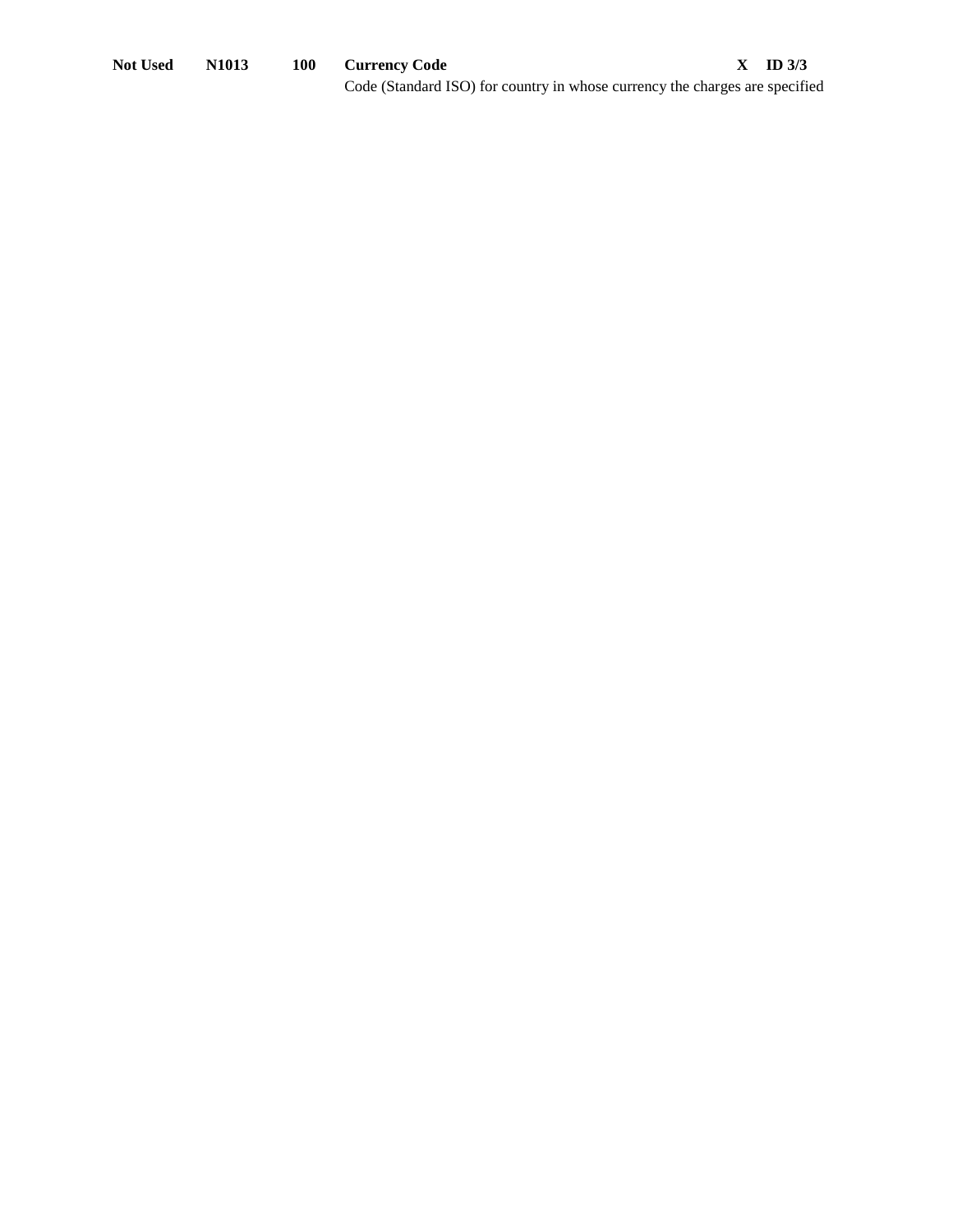| Segment:         | $\mathbf{SE}\:$ Transaction Set Trailer                                                                                                                 |
|------------------|---------------------------------------------------------------------------------------------------------------------------------------------------------|
| <b>Position:</b> | 200                                                                                                                                                     |
| Loop:            |                                                                                                                                                         |
| Level:           |                                                                                                                                                         |
| Usage:           | Mandatory                                                                                                                                               |
| <b>Max Use:</b>  |                                                                                                                                                         |
| <b>Purpose:</b>  | To indicate the end of the transaction set and provide the count of the transmitted<br>segments (including the beginning (ST) and ending (SE) segments) |

|                                 |                     |                 | рата еленісін биншап у                                                                                                                         |   |                   |
|---------------------------------|---------------------|-----------------|------------------------------------------------------------------------------------------------------------------------------------------------|---|-------------------|
| <b>User</b><br><b>Attribute</b> | Ref.<br><u>Des.</u> | Data<br>Element | <b>Name</b>                                                                                                                                    |   | <b>Attributes</b> |
| M                               | <b>SE01</b>         | 96              | <b>Number of Included Segments</b>                                                                                                             | M | N01/10            |
|                                 |                     |                 | Total number of segments included in a transaction set including ST and SE<br>segments                                                         |   |                   |
| M                               | <b>SE02</b>         | 329             | <b>Transaction Set Control Number</b>                                                                                                          | M | AN 4/9            |
|                                 |                     |                 | Identifying control number that must be unique within the transaction set<br>functional group assigned by the originator for a transaction set |   |                   |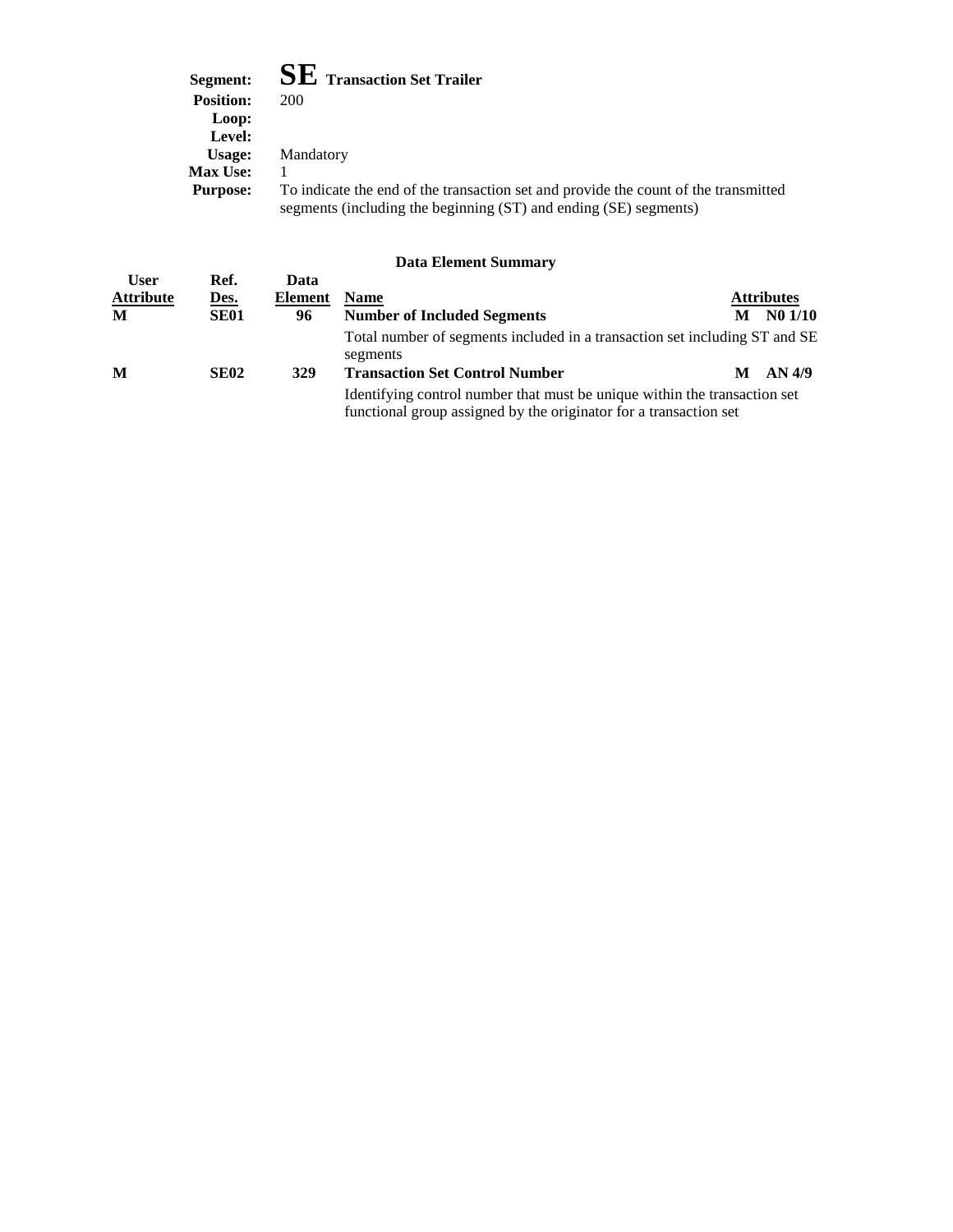|                  | Segment: $\mathbf{GE}$ Functional Group Trailer                              |
|------------------|------------------------------------------------------------------------------|
| <b>Position:</b> | 210                                                                          |
| Loop:            |                                                                              |
| Level:           |                                                                              |
| Usage:           | Mandatory                                                                    |
| <b>Max Use:</b>  |                                                                              |
| <b>Purpose:</b>  | To indicate the end of a functional group and to provide control information |

|                                      |                             |                       | Duva Envincint Duminium                                                                                                                                            |                            |
|--------------------------------------|-----------------------------|-----------------------|--------------------------------------------------------------------------------------------------------------------------------------------------------------------|----------------------------|
| <b>User</b><br><b>Attribute</b><br>M | Ref.<br><u>Des.</u><br>GE01 | Data<br>Element<br>97 | <b>Name</b><br><b>Number of Transaction Sets Included</b>                                                                                                          | <b>Attributes</b><br>N01/6 |
|                                      |                             |                       | Total number of transaction sets included in the functional group or<br>interchange (transmission) group terminated by the trailer containing this data<br>element |                            |
| M                                    | GE02                        | 28                    | <b>Group Control Number</b>                                                                                                                                        | N <sub>0</sub> 1/9         |
|                                      |                             |                       | Assigned number originated and maintained by the sender                                                                                                            |                            |